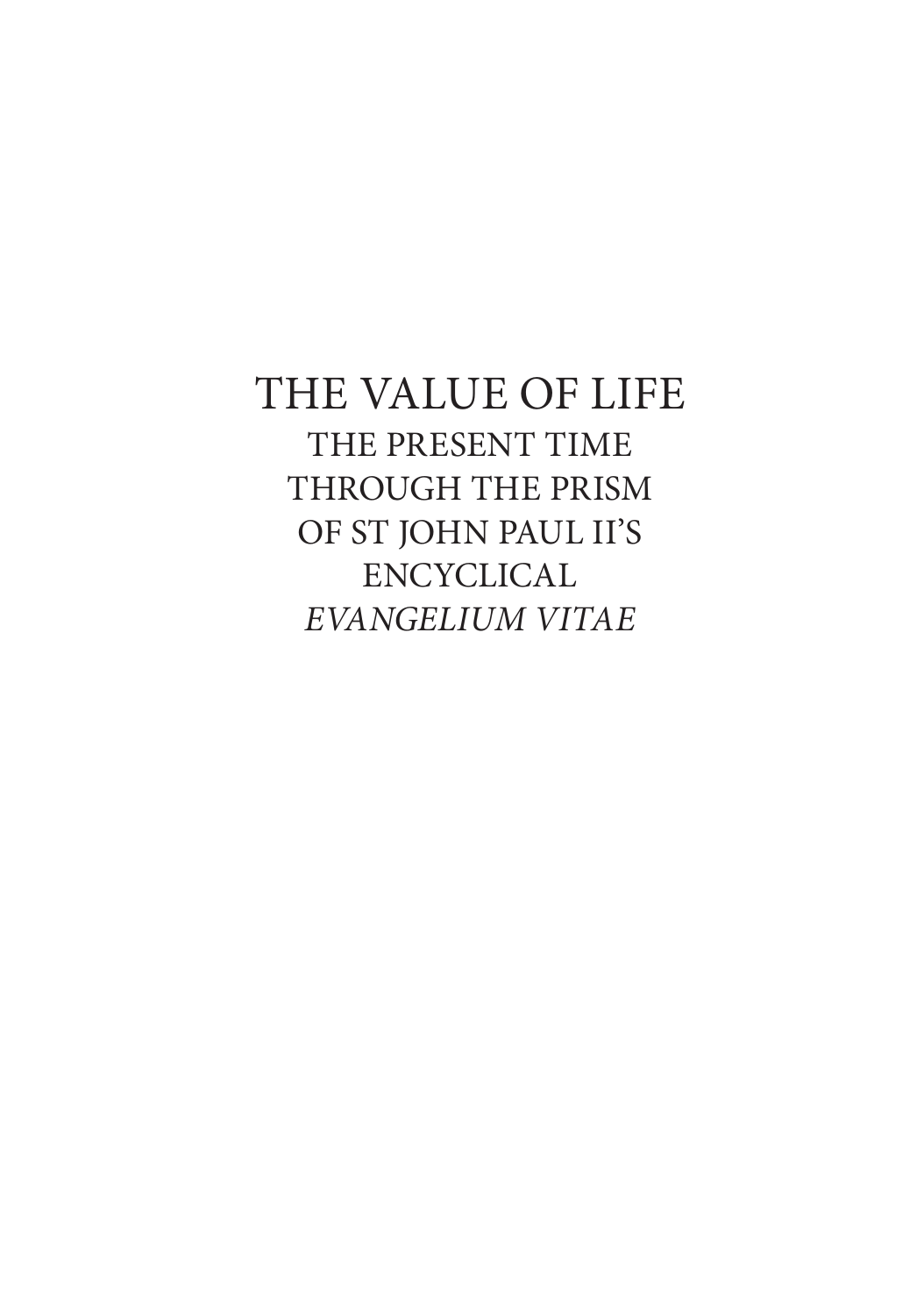Rozprawy i Monografie Volume xx Year 2017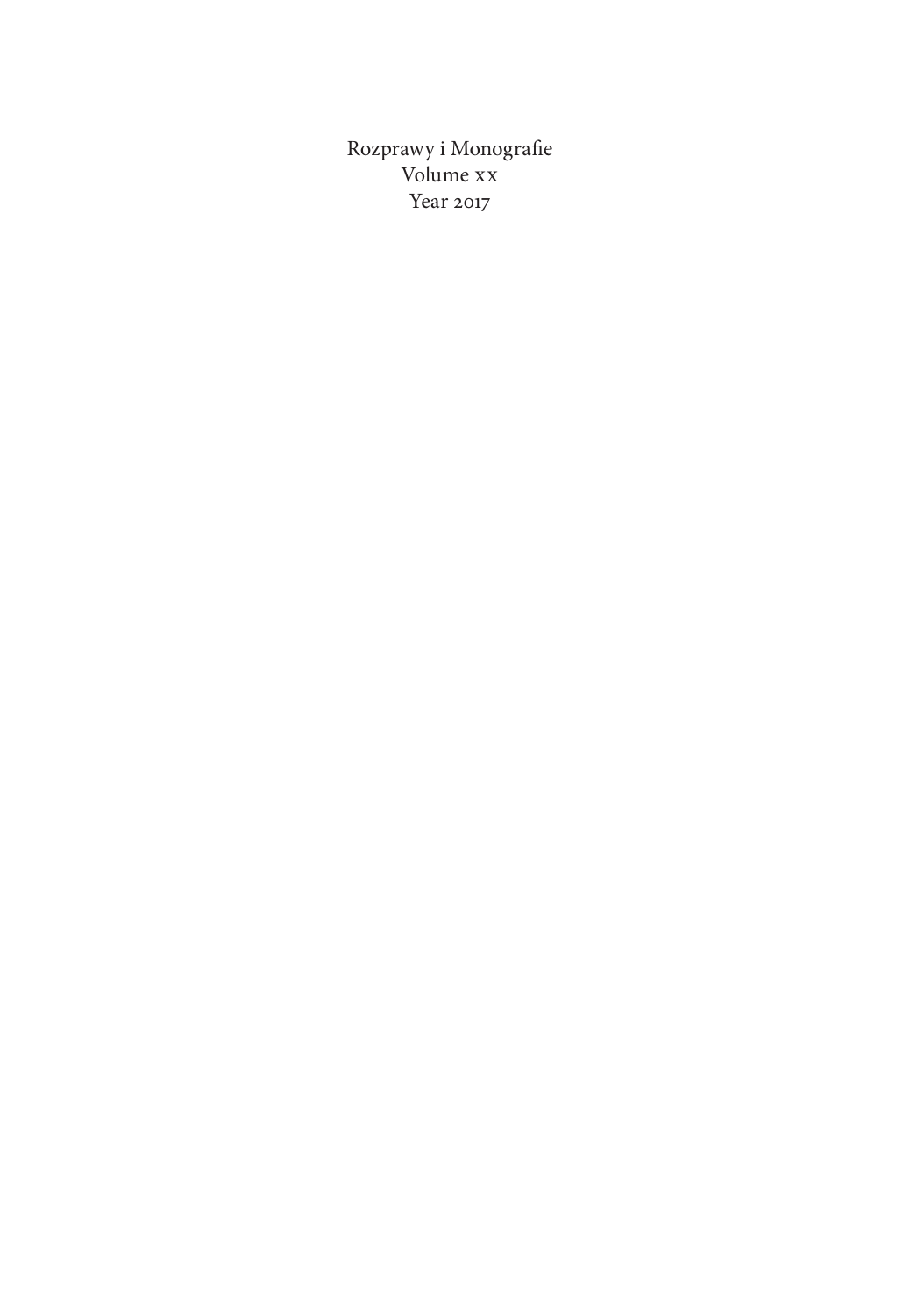# THE VALUE OF LIFE THE PRESENT TIME THROUGH THE PRISM OF ST JOHN PAUL II'S ENCYCLICAL *EVANGELIUM VITAE*

Academic Editing Dr hab. Agnieszka Lekka-Kowalik, prof. KUL Dr hab. Krzysztof Wiak, prof. KUL

> Instytut Papieża Jana Pawła II Warsaw 2017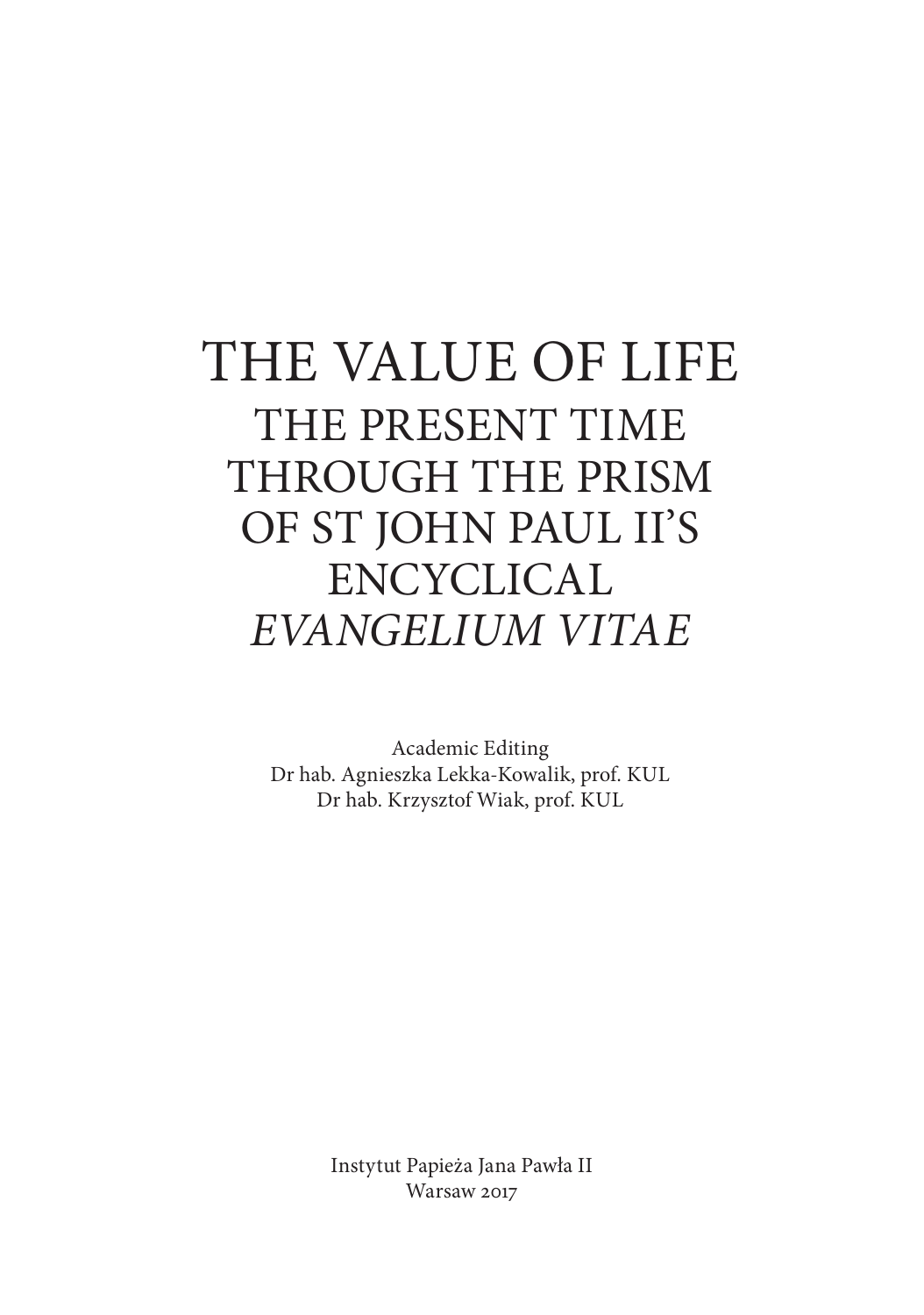Editor in Chief Rev. Dr hab. Zdzisław Struzik, prof. UKSW

Academic Editing Dr hab. Agnieszka Lekka-Kowalik, prof. KUL Dr hab. Krzysztof Wiak, prof. KUL

Reviewers Dr hab. Robert T. Ptaszek, prof. KUL Dr hab. Igor Zgoliński, prof. KPSW

Language editing Ferdi McDermott Agnieszka Lekka-Kowalik

Typesetting Tomasz Twardziłowski /logostrefa24.pl

Cover Design Cover Picture Łukasz Jankowski Man Karczewski

Printed by Drukarnia Wydawnictwa Arka

© Copyright by Instytut Papieża Jana Pawła II © Copyright by Instytut Jana Pawła II KUL Warszawa 2017

ISSN 2450-5218

ISBN 978-83-65198-21-1 ISBN 978-83-934883-9-1

Instytut Papieża Jana Pawła II ul. Ks. Prymasa Augusta Hlonda 1 02-972 Warszawa tel. +48 22 213 11 90 fax +48 22 213 11 92 instytut@ipjp2.pl www.ipjp2.pl





Wydział Filozofii KUL Ośrodek Badań nad Myślą Jana Pawła II "Instytut Jana Pawła II KUL" Al. Racławickie 14, 20-950 Lublin tel./fax +48 81 445 32 17 ethos@kul.lublin.pl www.ethos.lublin.pl

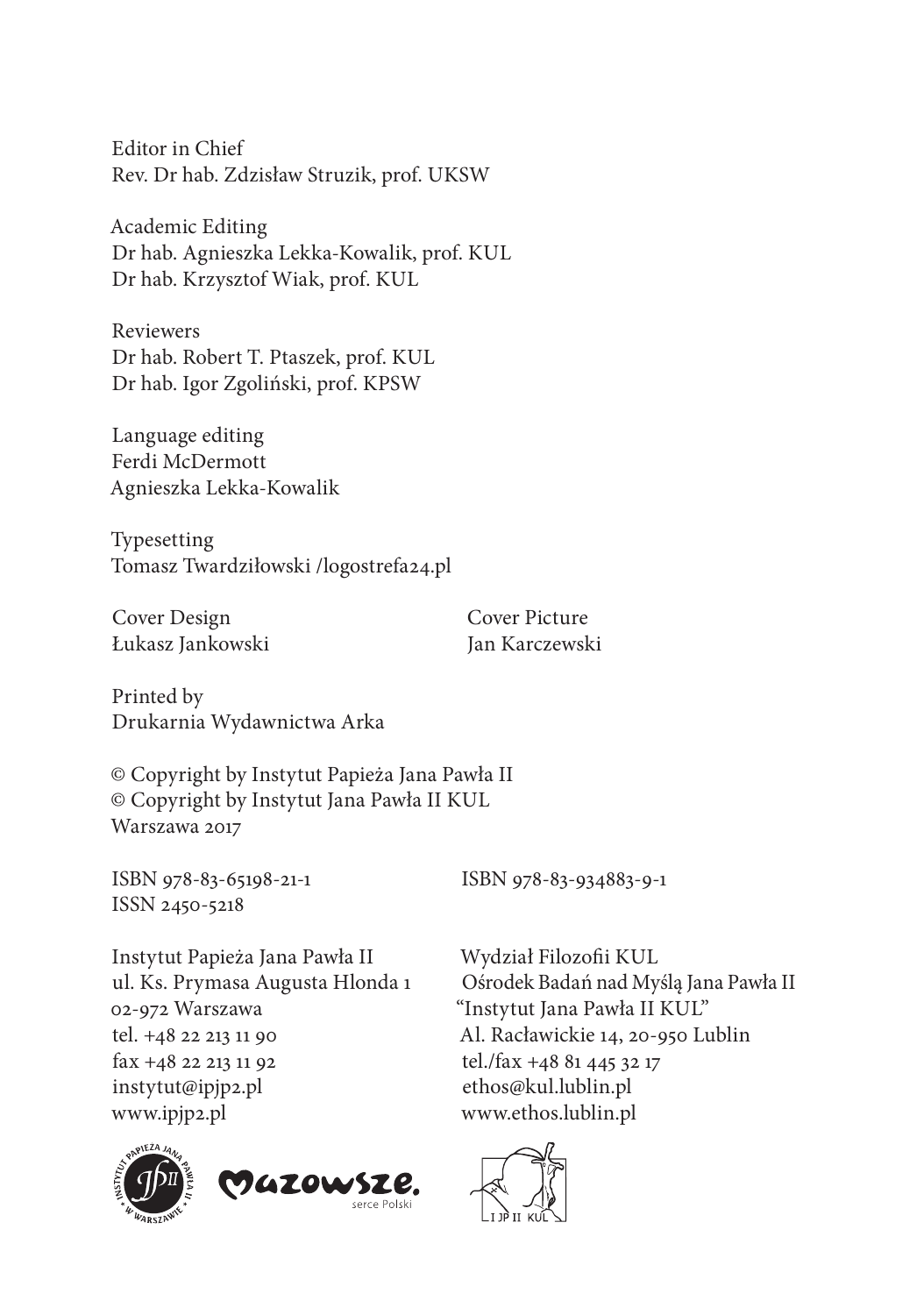## TABLE OF CONTENTS

| Agnieszka Lekka-Kowalik, Krzysztof Wiak<br>Towards a Culture of Life                                                          | 9   |
|-------------------------------------------------------------------------------------------------------------------------------|-----|
| PART I<br>THE TOPICALITY OF THE ENCYCLICAL                                                                                    |     |
| Wanda Półtawska<br>The Value of Life                                                                                          | 19  |
| Rev. Renzo Pegoraro<br>The Meaning of the Encyclical Evangelium Vitae in Our Times                                            | 27  |
| Rev. Zbigniew Józef Waleszczuk<br>An Attack on Life in the Name of Freedom<br>- Topicality of the Encyclical Evangelium Vitae | 37  |
| Balázs M. Mezei<br>The Worth of Human Life:<br>A Mariological Perspective on Evangelium Vitae                                 | 61  |
| PART II<br><b>INSPIRATIONS</b>                                                                                                |     |
| <b>Rev. Zdzisław Struzik</b>                                                                                                  |     |
| The Message of John Paul II's Encyclical Evangelium Vitae<br>in the Contemporary Theology of Life                             | 75  |
| <b>Barbara Chyrowicz SSpS</b><br>Helplessness and Heroism in Life-Threatening Circumstances                                   | 87  |
| <b>Antonio Pardo Caballos</b><br>Reconocer el valor de la vida                                                                | 101 |
| Krzysztof Butowski SDB<br>Kantian Foundations of the Moderate Retentionism of Tadeusz Ślipko                                  | 115 |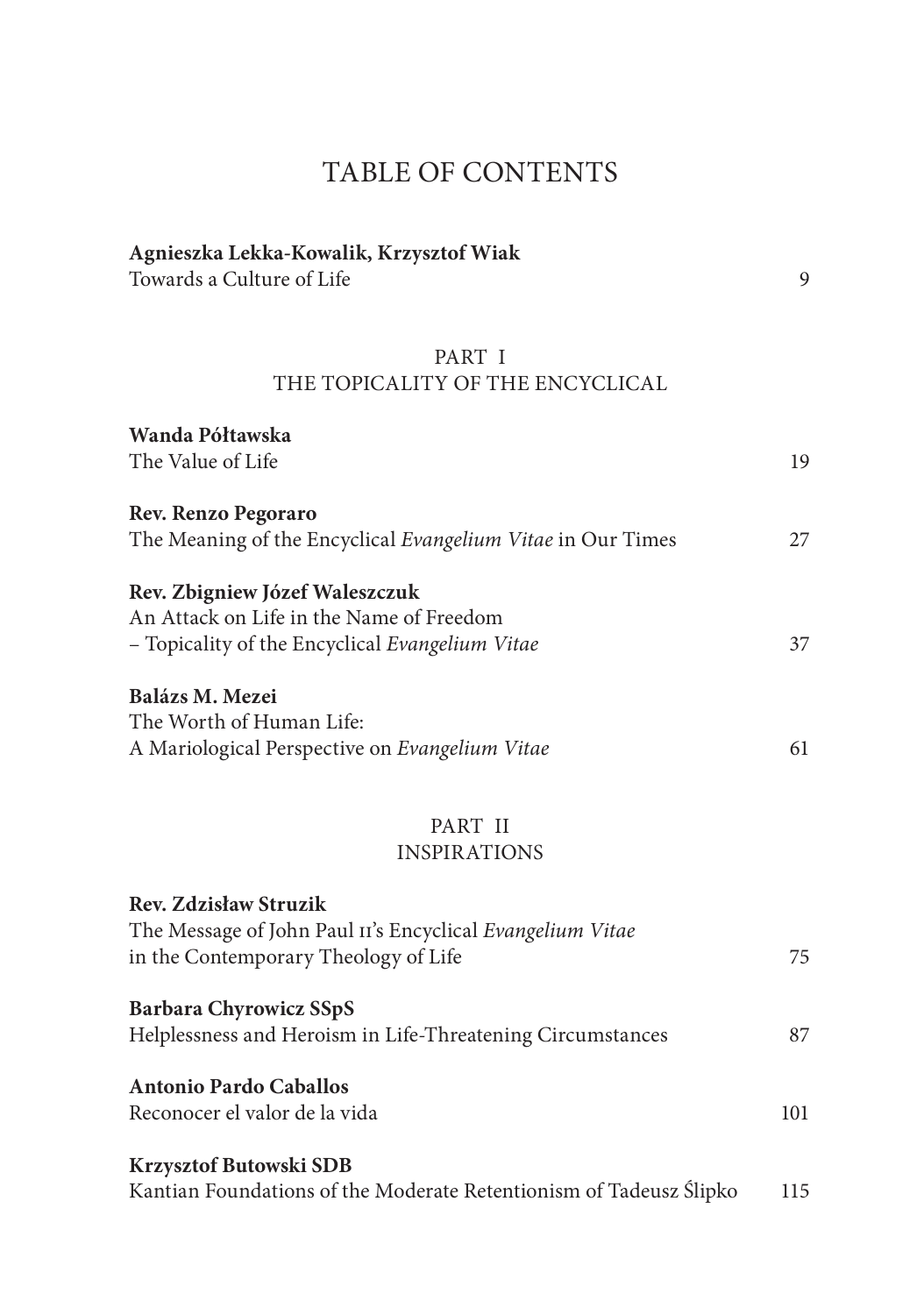#### PART III FOR A NEW SHAPE OF LAW

| Legislators' Responsibilities with Regard to the Defence of Life.                                                                                                                                                                                                                                                                                                                                                                                                  |            |
|--------------------------------------------------------------------------------------------------------------------------------------------------------------------------------------------------------------------------------------------------------------------------------------------------------------------------------------------------------------------------------------------------------------------------------------------------------------------|------------|
| On the 20th Anniversary of Evangelium Vitae                                                                                                                                                                                                                                                                                                                                                                                                                        | 133        |
|                                                                                                                                                                                                                                                                                                                                                                                                                                                                    |            |
| <b>Krzysztof Wiak</b>                                                                                                                                                                                                                                                                                                                                                                                                                                              |            |
| Legal solutions in the Field of Assisted Procreation                                                                                                                                                                                                                                                                                                                                                                                                               |            |
| in the Light of Evangelium Vitae                                                                                                                                                                                                                                                                                                                                                                                                                                   | 153        |
|                                                                                                                                                                                                                                                                                                                                                                                                                                                                    |            |
|                                                                                                                                                                                                                                                                                                                                                                                                                                                                    |            |
|                                                                                                                                                                                                                                                                                                                                                                                                                                                                    | 165        |
|                                                                                                                                                                                                                                                                                                                                                                                                                                                                    |            |
|                                                                                                                                                                                                                                                                                                                                                                                                                                                                    |            |
|                                                                                                                                                                                                                                                                                                                                                                                                                                                                    |            |
|                                                                                                                                                                                                                                                                                                                                                                                                                                                                    |            |
|                                                                                                                                                                                                                                                                                                                                                                                                                                                                    |            |
|                                                                                                                                                                                                                                                                                                                                                                                                                                                                    |            |
|                                                                                                                                                                                                                                                                                                                                                                                                                                                                    |            |
| Andrzej Szostek MIC                                                                                                                                                                                                                                                                                                                                                                                                                                                |            |
|                                                                                                                                                                                                                                                                                                                                                                                                                                                                    |            |
|                                                                                                                                                                                                                                                                                                                                                                                                                                                                    | 187        |
|                                                                                                                                                                                                                                                                                                                                                                                                                                                                    |            |
| Rev. Tadeusz Pajurek                                                                                                                                                                                                                                                                                                                                                                                                                                               |            |
| Pastoral Engagement in the Protection of Human Life                                                                                                                                                                                                                                                                                                                                                                                                                |            |
| in the Practice of the Lublin Archdiocese                                                                                                                                                                                                                                                                                                                                                                                                                          | 197        |
|                                                                                                                                                                                                                                                                                                                                                                                                                                                                    |            |
|                                                                                                                                                                                                                                                                                                                                                                                                                                                                    |            |
|                                                                                                                                                                                                                                                                                                                                                                                                                                                                    |            |
|                                                                                                                                                                                                                                                                                                                                                                                                                                                                    |            |
| Notes on Contributors                                                                                                                                                                                                                                                                                                                                                                                                                                              | 217        |
| <b>Rev. Piotr Stanisz</b><br>Conscientious Objection of Medical Professionals<br>According to Polish Law and the Encyclical Evangelium Vitae<br>PART IV<br><b>TESTIMONY</b><br><b>Rocco Buttiglione</b><br>Challenges to the Culture of Life Today<br>Promoting the Culture of Life:<br>The Basic Message of the Encyclical Evangelium Vitae<br>Agnieszka Lekka-Kowalik<br>Rev. Professor Tadeusz Styczeń in Defence of the Weakest<br>- A Witness that Obliges Us | 181<br>203 |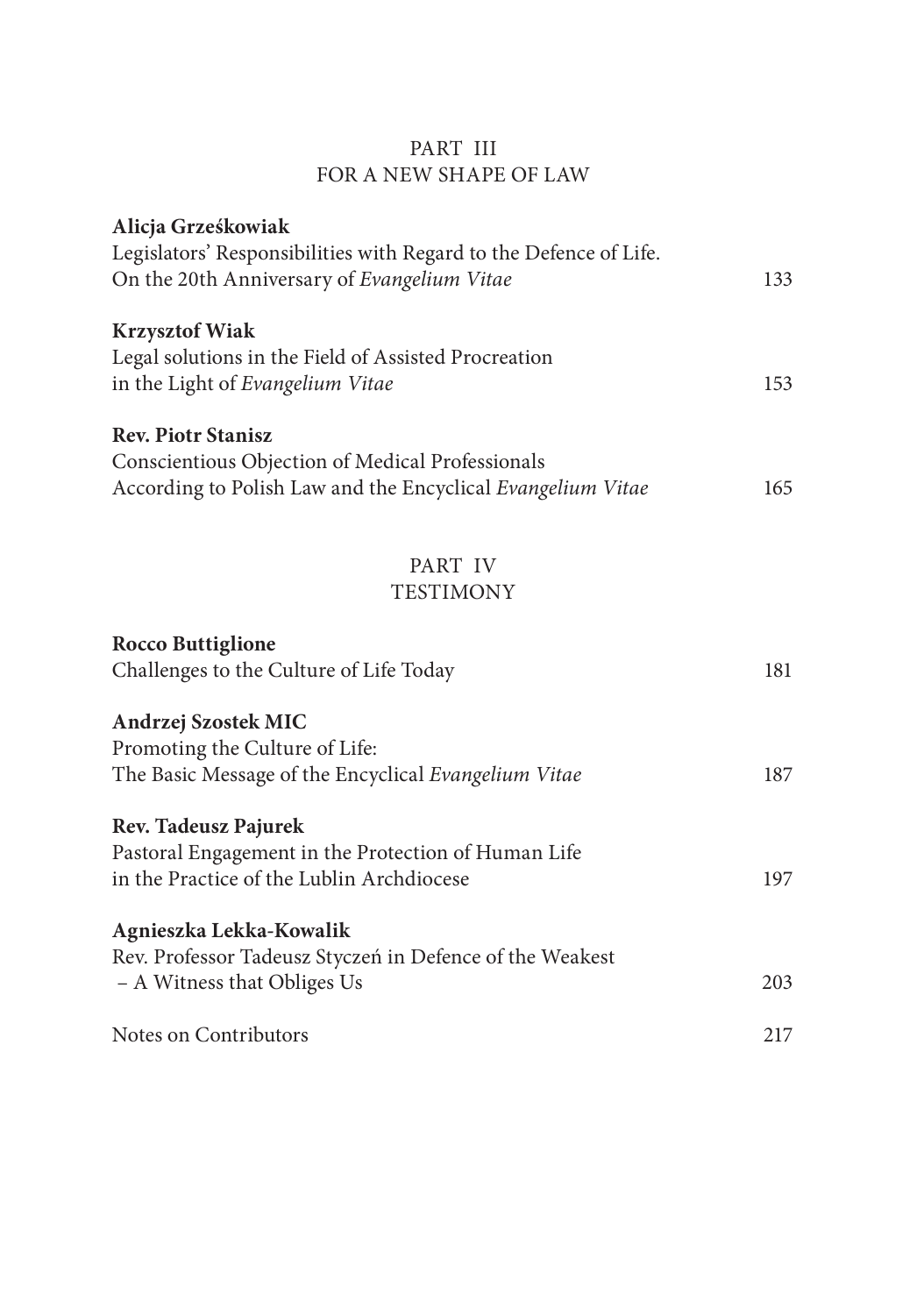## SPIS TREŚCI

| Agnieszka Lekka-Kowalik, Krzysztof Wiak<br>Ku kulturze życia                                                  | 9   |
|---------------------------------------------------------------------------------------------------------------|-----|
| CZEŚĆ I<br>AKTUALNOŚĆ ENCYKLIKI                                                                               |     |
| Wanda Półtawska<br>Wartość życia                                                                              | 19  |
| <b>Ks. Renzo Pegoraro</b><br>Znaczenie encykliki Evangelium Vitae w czasach współczesnych                     | 27  |
| Ks. Zbigniew Józef Waleszczuk<br>Atak na życie w imię wolności - aktualność encykliki Evangelium Vitae        | 37  |
| Balázs M. Mezei<br>Wartość ludzkiego życia. Perspektywa mariologiczna w Evangelium Vitae                      | 61  |
| CZĘŚĆ II<br><b>INSPIRACJE</b>                                                                                 |     |
| Ks. Zdzisław Struzik<br>Przesłanie encykliki Jana Pawła II Evangelium Vitae<br>we współczesnej teologii życia | 75  |
| <b>Barbara Chyrowicz SSpS</b><br>Bezradność i heroizm w sytuacjach zagrożenia życia                           | 87  |
| <b>Antonio Pardo Caballos</b><br>Rozpoznawanie wartości życia                                                 | 101 |
| Krzysztof Butowski SDB<br>Kantowskie podłoże umiarkowanego retencjonizmu Tadeusza Ślipki                      | 115 |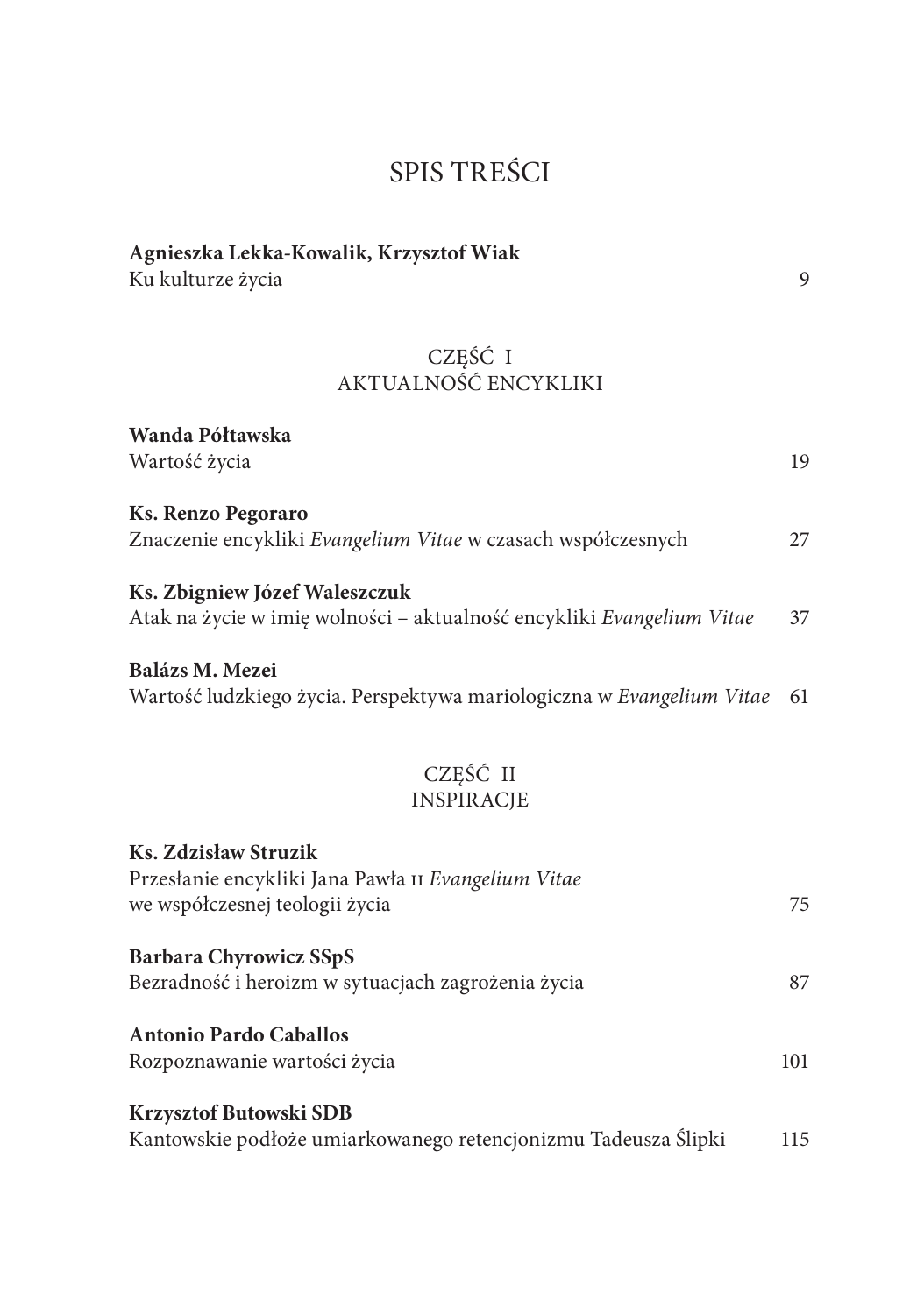#### CZĘŚĆ III O NOWY KSZTAŁT PRAWA

| Alicja Grześkowiak                                       |     |
|----------------------------------------------------------|-----|
| Zadania stanowiących prawo w obronie życia.              |     |
| W 20-lecie encykliki Evangelium Vitae                    | 133 |
| <b>Krzysztof Wiak</b>                                    |     |
| Rozwiązania prawne dotyczące wspomaganej prokreacji      |     |
| w świetle Evangelium Vitae                               | 153 |
| <b>Ks. Piotr Stanisz</b>                                 |     |
| Lekarski sprzeciw sumienia w ujęciu prawa polskiego      |     |
| i encykliki Evangelium Vitae                             | 165 |
|                                                          |     |
| CZEŚĆ IV                                                 |     |
| ŚWIADECTWO                                               |     |
| <b>Rocco Buttiglione</b>                                 |     |
| Współczesne wyzwania dla kultury życia                   | 181 |
| Andrzej Szostek MIC                                      |     |
| Jak promować kulturę życia?                              |     |
| Podstawowe przesłanie encykliki Evangelium Vitae         | 187 |
| Ks. Tadeusz Pajurek                                      |     |
| Duszpasterskie aspekty ochrony życia ludzkiego           |     |
| realizowane w Archidiecezji Lubelskiej                   | 197 |
| Agnieszka Lekka-Kowalik                                  |     |
| Ksiądz Profesor Tadeusz Styczeń w obronie najsłabszych - |     |
| świadectwo, które zobowiązuje                            | 203 |
| Noty o autorach                                          | 217 |
|                                                          |     |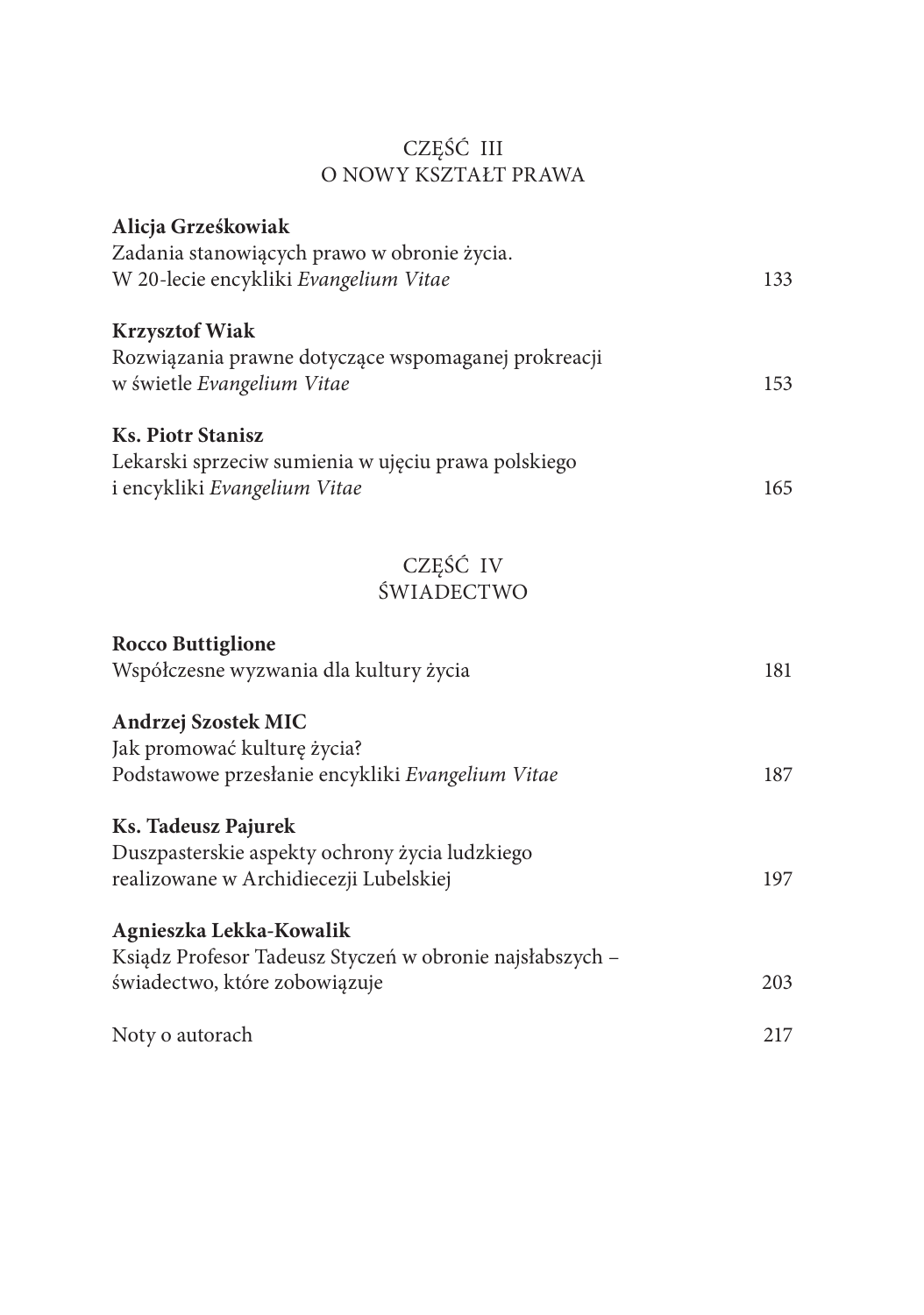#### REV. ZDZISŁAW STRUZIK CARDINAL STEFAN WYSZYŃSKI UNIVERSITY IN WARSAW

## THE MESSAGE OF JOHN PAUL II'S ENCYCLICAL *EVANGELIUM VITAE* IN THE CONTEMPORARY THEOLOGY OF LIFE

*Evangelium Vitae* ("The Gospel of Life") – an encyclical of John Paul ii promulgated on 25 March 1995, discusses the values and sanctity of human life<sup>1</sup>. Life constitutes a natural good, a fundamental value. In the world as well as in theology, the discourse on human life is constantly exploring its meaning and essence. The theology of the Catholic Church, based on the Holy Bible and Tradition, attempts to convey the truth about life in terms both of philosophy and of faith. This paper will first outline the basic message of the Encyclical *Evangelium Vitae*, which points to the temporal and eternal dimension of human life and to life as a gift of God entrusted to man and at the same time to the call of man to love. From that perspective, marriage and conjugal love gain a special dignity which will be presented in the second part. Part three is focused on family as the space where life is given and accepted as a gift; as a consequence, family has a special obligation to protect life. Finally, man – created in God's image and likeness – is called to cooperate with God in the interest of life. However, to perform detailed analysis of the theological meaning of the message of *Evangelium Vitae*, we must use both some documents of the Catholic Church published before 1995, and also those promulgated by the successors of Pope John Paul ii.

#### 1. THE PRIMARY MESSAGE OF *EVANGELIUM VITAE*

*Evangelium Vitae* of John Paul ii presents the issues of respect for human life as the fundamental value given to man, from which all other values may

<sup>1</sup> John Paul ii, Encyclical *Evangelium Vitae* (25 iii 1995), http://w2.vatican.va/content/john-paul-ii/ en/encyclicals/documents/hf\_jp-ii\_enc\_25031995\_evangelium-vitae.html [access: 01.06.2017]. Later: EV.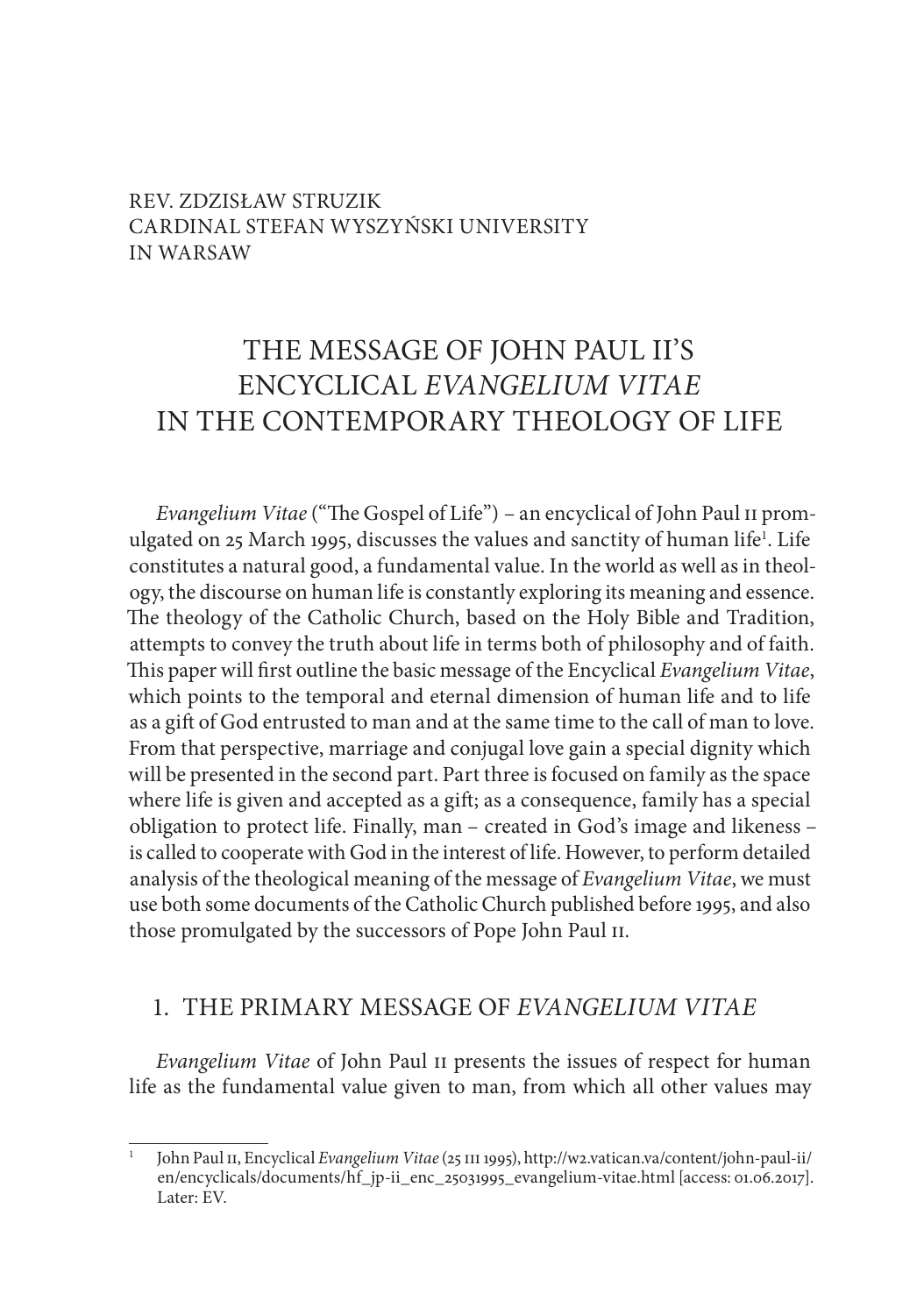#### THE VALUE OF LIFE

be derived and realised<sup>2</sup>. Consequently, the encyclical contains an objection against the death penalty, abortion, and euthanasia. The sole disposer of human life and its length is God. Even if one does not believe in God, one still has a duty to respect human life because of the dignity of one's humanness and to respect other people. John Paul ii shows the value of life as a vocation with both temporal and eternal dimensions. This perspective changes the nature of human existence as a material-spiritual being, gives it meaning, and creates a perspective of active life, also in transcendent terms. The Pope states:

Man is called to a fullness of life which far exceeds the dimensions of his earthly existence, because it consists in sharing the very life of God. The loftiness of this supernatural vocation reveals *the greatness and the inestimable value* of human life even in its temporal phase. Life in time, in fact, is the fundamental condition, the initial stage and an integral part of the entire unified process of human existence. It is a process which, unexpectedly and undeservedly, is enlightened by the promise and renewed by the gift of divine life, which will reach its full realization in eternity (cf. 1 John 3:1-2). At the same time, it is precisely this supernatural calling which highlights *the relative character* of each individual's earthly life. After all, life on earth is not an *"ultimate" but a "penultimate" reality; even so, it remains a sacred reality* entrusted to us, to be preserved with a sense of responsibility and brought to perfection in love and in the gift of ourselves to God and to our brothers and sisters (EV, no. 2).

The source of life is life: from generation to generation it is transmitted to children by their parents. That continued and repeated cycle is always a result of a gift – in theology deemed as a gift from God. He gave the beginning to human life. God's revelation, a message from God to man, has been *added and attached to* natural life. Christ became a selfless gift of life for us. Through the redeeming actions of Christ that were done in the spirit and body of the Son of God, man was again raised to the level of the complete love of God. Christ, as the Son of God, assumed human form to save human beings and bring them again to the transcendent dimension of life with God, beyond the boundaries of natural death. At the same time, through his sacrifice, he revealed to man his (man's) vocation. The Pope reminds us:

Furthermore, Christ's blood reveals to man that his greatness, and therefore his vocation, consists in the *sincere gift of self*. Precisely because it is poured out as the gift of life, the blood of Christ is no longer a sign of death, of definitive separation from the brethren, but the instrument of a communion which is richness of life for all. Whoever in the Sacrament of the Eucharist drinks this blood and abides in Jesus (cf. John 6:56) is drawn into the dynamism of his love and gift of life, in order to bring to its fullness the original vocation to love which belongs to everyone (cf. Gen 1:27; 2:18-24) (EV, no. 25).

<sup>2</sup> Some anthropological and theological aspects of *Evangelium Vitae* are discussed in: Z. Struzik, *Przesłanie Świętego Jana Pawła ii. Materiały edukacyjne*, Warszawa 2014, pp. 109-113.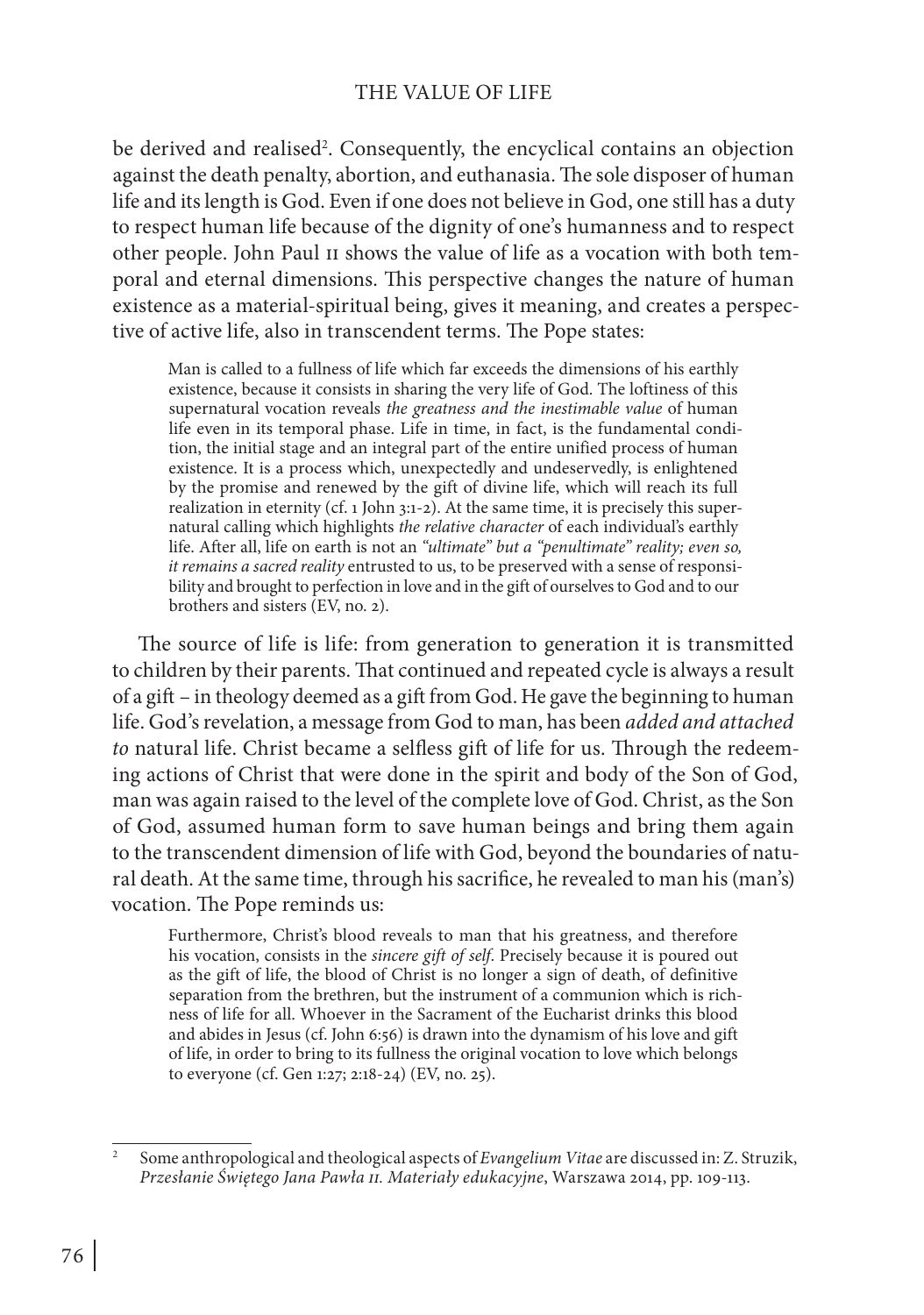#### THE MESSAGE OF JOHN PAUL II'S ENCYCLICAL *EVANGELIUM VITAE*…

To sum up, due to his innate nature and the commandment of God, man is destined to love and must develop this gift within himself to attain fulfilment in temporal and eternal dimensions. What is only reflected in *Evangelium Vitae* was clearly formulated by John Paul ii already in his encyclical *Redemptor Hominis* (4 March 1979)<sup>3</sup>:

Man cannot live without love. He remains a being that is incomprehensible for himself, his life is senseless, if love is not revealed to him, if he does not encounter love, if he does not experience it and make it his own, if he does not participate intimately in it (RH, no. 10).

God is always accompanying man with love and accompanying man's love. As a result, God constantly transforms human life – gives it meaning and action. Redemption by Christ is not just individual but also social. The vocation to love shows to every man the value of life which is lived in the community of blood, marriage, culture, tradition, economy, social and political organization. People are social beings due to their nature and God's calling. A person is not created out of himself and does not exist for himself. Like Christ, each one of us is a gift of ourselves. Life is a gift from God and for God. We receive life from God as a gift, to fulfil it, make good, spiritual and material goods, to share the good. The value of life of each person at every stage of their existence has its unique and distinct meaning. The great work of God creating life was raised to the status of redemption through the sacrifice of the Son of God, Jesus Christ. Every man was redeemed, spiritually rescued by the blood of our Saviour, and the testimonial of that is found in the New Testament. John Paul II writes:

The Creator has entrusted man's life to his responsible concern, not to make arbitrary use of it, but to preserve it with wisdom and to care for it with loving fidelity. The God of the Covenant has entrusted the life of every individual to his or her fellow human beings, brothers and sisters, according to the law of reciprocity in giving and receiving, of self-giving and of the acceptance of others. In the fullness of time, by taking flesh and giving his life for us, the Son of God showed what heights and depths this law of reciprocity can reach. With the gift of his Spirit, Christ gives new content and meaning to the law of reciprocity, to our being entrusted to one another. The Spirit who builds up communion in love creates between us a new fraternity and solidarity, a true reflection of the mystery of mutual self-giving and receiving proper to the Most Holy Trinity. The Spirit becomes the new law which gives strength to believers and awakens in them a responsibility for sharing the gift of self and for accepting others, as a sharing in the boundless love of Jesus Christ himself (EV, no. 76).

The revelation of the will of God the Father cannot mislead people. Therefore, our life has a supernatural dimension, and in its existence it is temporal and at the same time eternal. It is meant to be a reflection of the mystery

John Paul II, Encyclical *Redemptor Hominis* (4 III 1979), http://w2.vatican.va/content/johnpaul-ii/en/encyclicals/documents/hf\_jp-ii\_enc\_04031979\_redemptor-hominis.html [access: 29.04.2017]. Later: RH.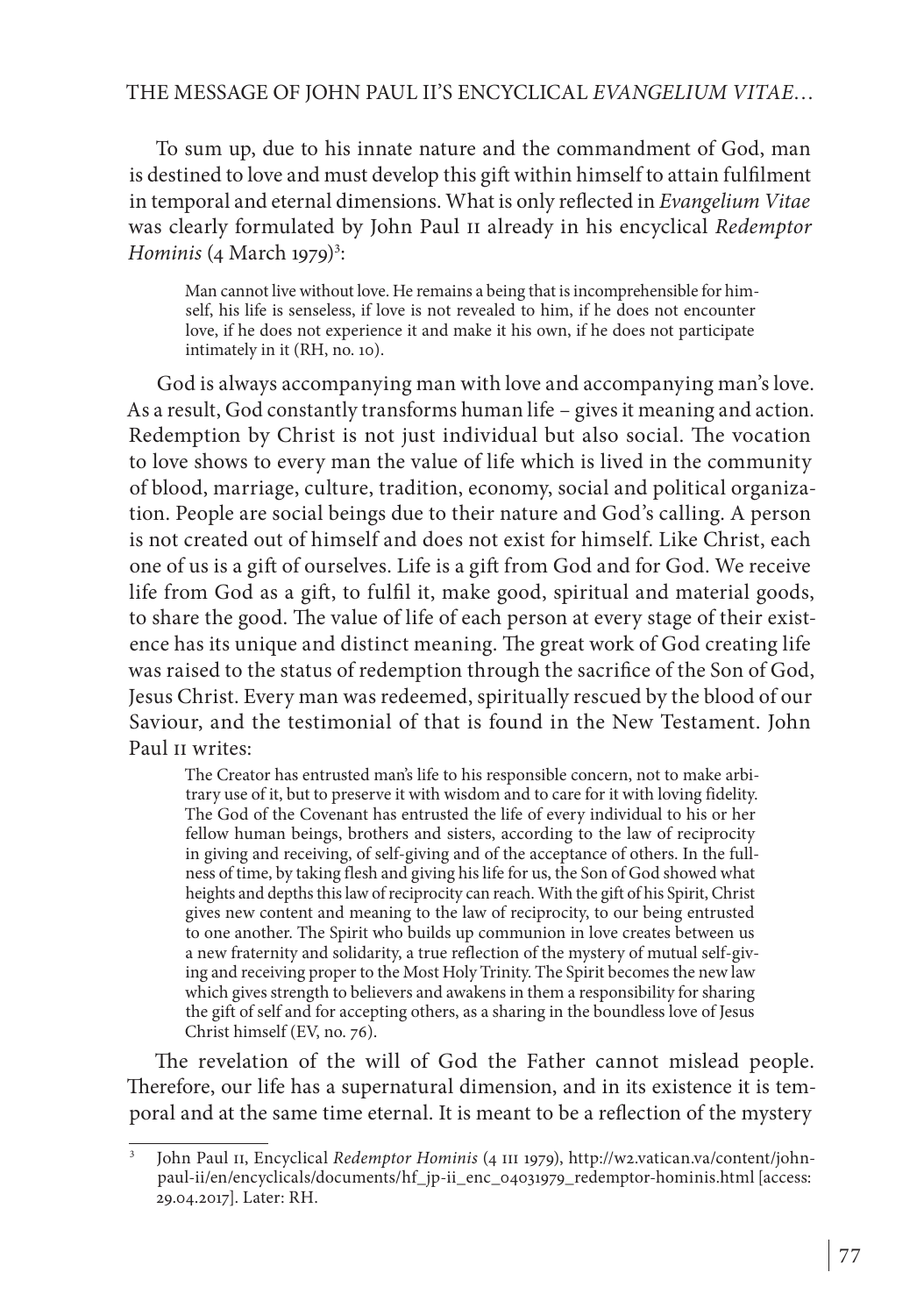of the Holy Trinity in love, in giving and receiving. Acceptance of the principles of faith depends on the effort of the believers, on turning towards the teachings of the Church, and opening to the working of God's Grace<sup>4</sup>.

#### 2. CONJUGAL LOVE AND MARITAL DIGNITY

If the vocation of man is love, and God entrusted man with the care for life, then marital and parental love gain a special dignity. Already the Second Vatican Council indicated the nature of marital love resulting in parental love which in turn is necessary for the gift of life to continue and be transferred from generation to generation. This message and this gift reflect the love of God the Creator. In the Council's document *Gaudium et Spes*<sup>5</sup> we read:

Marriage and conjugal love are by their nature ordained toward the begetting and educating of children. Children are really the supreme gift of marriage and contribute very substantially to the welfare of their parents. The God Himself Who said, "it is not good for man to be alone" (Gen 2:18) and "Who made man from the beginning male and female" (Matt 19:4), wishing to share with man a certain special participation in His own creative work, blessed male and female, saying: "Increase and multiply" (Gen 1:28). Hence, while not making the other purposes of matrimony of less account, the true practice of conjugal love, and the whole meaning of the family life which results from it, have this aim: that the couple be ready with stout hearts to cooperate with the love of the Creator and the Saviour. They should realize that they are thereby co-operators with the love of God the Creator, and are, so to speak, the interpreters of that love (GS, no. 50).

Physical fertility is related to spiritual fertility, as parents are co-operators of God in raising new members of the Kingdom of Heaven. Parenthood is at the same time an invitation to cooperate with God to educate the supreme value – a child, a new human person. Physical care and spiritual education of a person is a great work and the highest good that may be given by the family, blessed by God and accepted by society.

It was stressed equally strongly by Paul v1 in *Humanae Vitae* (25 July 1968)<sup>6</sup>. Marital dignity results from the dignity of the husband and wife. Their mutual love has its source in God. Observing any marriage, we find this divine element as a gift continuously repeated for many couples, but reserved exclusively for couples made of a male and a female. The gift of mutual conjugal love is reciprocal,

<sup>4</sup> Cf. Z. Struzik, *Przesłanie Świętego Jana Pawła ii. Materiały edukacyjne*, Warszawa 2014.

<sup>5</sup> Second Vatican Council, Pastoral Constitution *Gaudium et Spes* (7 xii 1965), http://www. vatican.va/archive/hist\_councils/ii\_vatican\_council/documents/vat-ii\_const\_19651207\_ gaudium-et-spes\_en.html [access: 29.04.2017]. Later: GS.

<sup>6</sup> Paul vi, Encyclical *Humanae Vitae* (25 vii 1968), http://w2.vatican.va/content/paul-vi/en/ encyclicals/documents/hf\_p-vi\_enc\_25071968\_humanae-vitae.html [access: 29.04.2017]. Later: HV.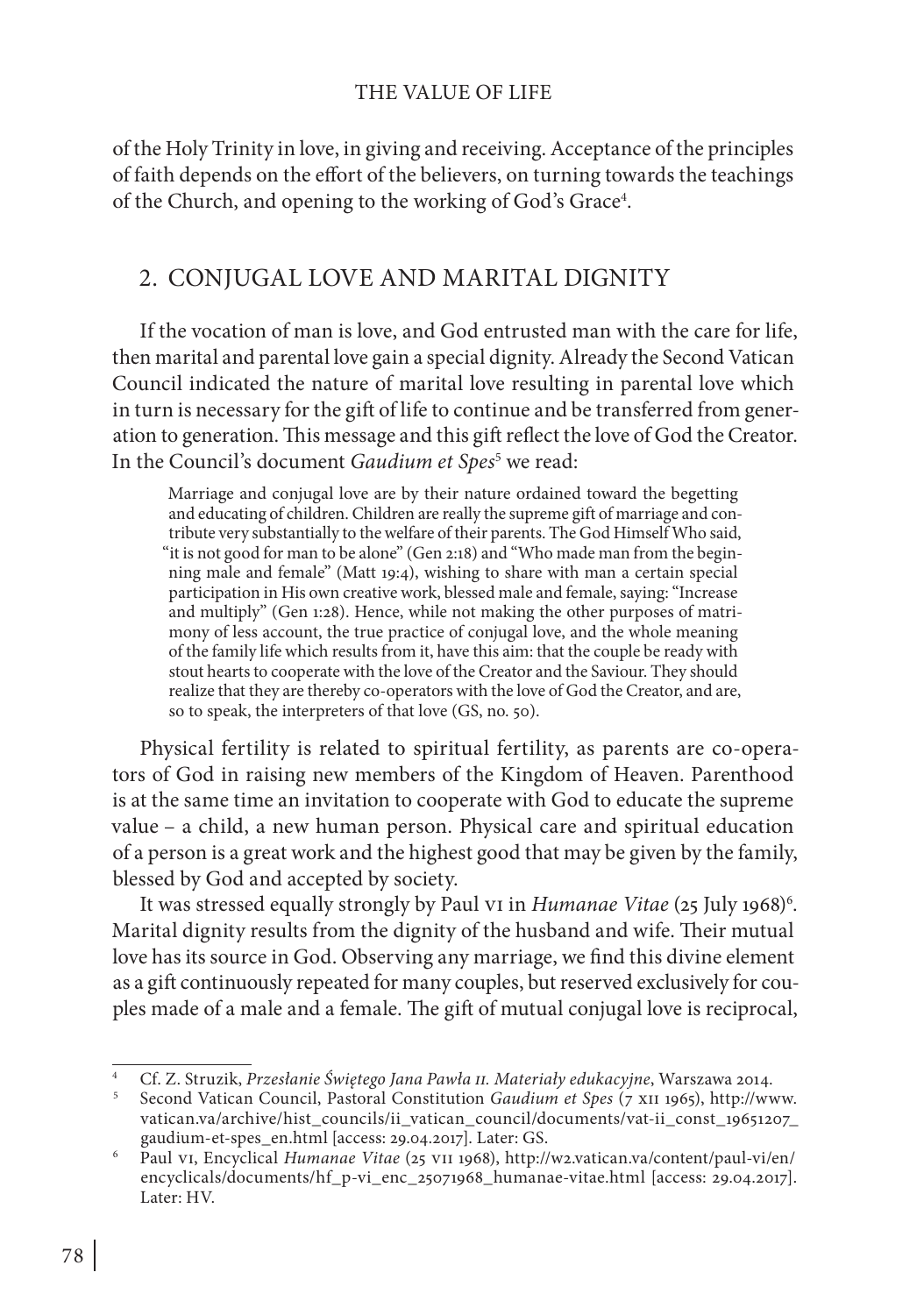#### THE MESSAGE OF JOHN PAUL II'S ENCYCLICAL *EVANGELIUM VITAE*…

lasting and fertile, directed at building a family community. This is what Paul vi writes about it:

Married love particularly reveals its true nature and nobility when we realize that it takes its origin from God, who "is love", the Father *from whom every family in heaven and on earth is named* (HV, no. 8).

The Church, by the command of Christ, holds the authority as the Magisterium of Church to convey certain and true teachings on the dignity of conjugal community, and also on the matters of the spirit and the body<sup>7</sup>. Also the exhortation of John Paul 11 *Familiaris Consortio* (22 November 1981)<sup>8</sup> shows the foundation of human, conjugal and family love, based on the love of God to people. The love of God to man supports spouses in maintaining love and faithfulness. Pope John Paul II reminds us:

The family, which is founded and given life by love, is a community of persons: of husband and wife, of parents and children, of relatives. Its first task is to live with fidelity the reality of communion in a constant effort to develop an authentic community of persons.

The inner principle of that task, its permanent power and its final goal is love: without love the family is not a community of persons and, in the same way, *without love the family cannot live, grow and perfect* itself as a community of persons. What I wrote in the Encyclical *Redemptor Hominis* applies primarily and especially within the family as such (FC, no. 18).

Human love is communal, directed at establishing a family, the source of life, love, and education of a new man. It is continuous cooperation with God. John Paul 11 in his *Wednesday Catechesis*<sup>9</sup>, building a theological anthropology of man, said that it finds its source in the likeness of man to God. The most a man becomes like God is in the menial mystery of the love of others. John Paul II writes:

Created in the image of God, man is both a corporeal and spiritual being. Bound to the external world, he also transcends it. Besides being a bodily creature, as a spirit he is a person. This truth about man is an object of our faith, as is the biblical truth about his being constituted in the "image and likeness" of God. It is a truth constantly presented by the Church's Magisterium during the course of the centuries. In the course of history, this truth has not ceased to be the object of intellectual analysis, both in the sphere of philosophy and of many other human sciences. In a word, it is the object of anthropology<sup>10</sup>.

- <sup>8</sup> John Paul ii, Apostolic Exhortation *Familiaris Consortio* (22 xi 1981), http://w2.vatican.va/ content/john-paul-ii/en/apost\_exhortations/documents/hf\_jp-ii\_exh\_19811122\_familiarisconsortio.html [access: 29.04.2017]. Later: FC.
- <sup>9</sup> The series includes catechesis delivered during Wednesday general audiences in the period: 5 September 1979 – 2 April 1980; 11 November 1981 – 9 February 1983; 23 May – 28 November 1984. A new edition in English based on the John Paul ii Archives: *Man and Woman He Created Them: A Theology of the Body*, transl. Michael Waldstein, Boston 2006.
- <sup>10</sup> John Paul ii, Catechesis *Man Is a Spiritual and Corporeal Being* (16 iv 1986), no. 1,

<sup>7</sup> Cf. theology of the body by John Paul ii. On this topic see, for example, J. Kupczak, *Dar i komunia. Teologia ciała w ujęciu Jana Pawła ii*, Kraków 2006; P. Kopycki, *Elementarz teologii ciała według Jana Pawła ii*, Częstochowa 2013; J. Merecki, *Corpo e trascendenza – L'antropologia filosofica nella teologia del corpo di Giovanni Paolo ii*, Siena 2015.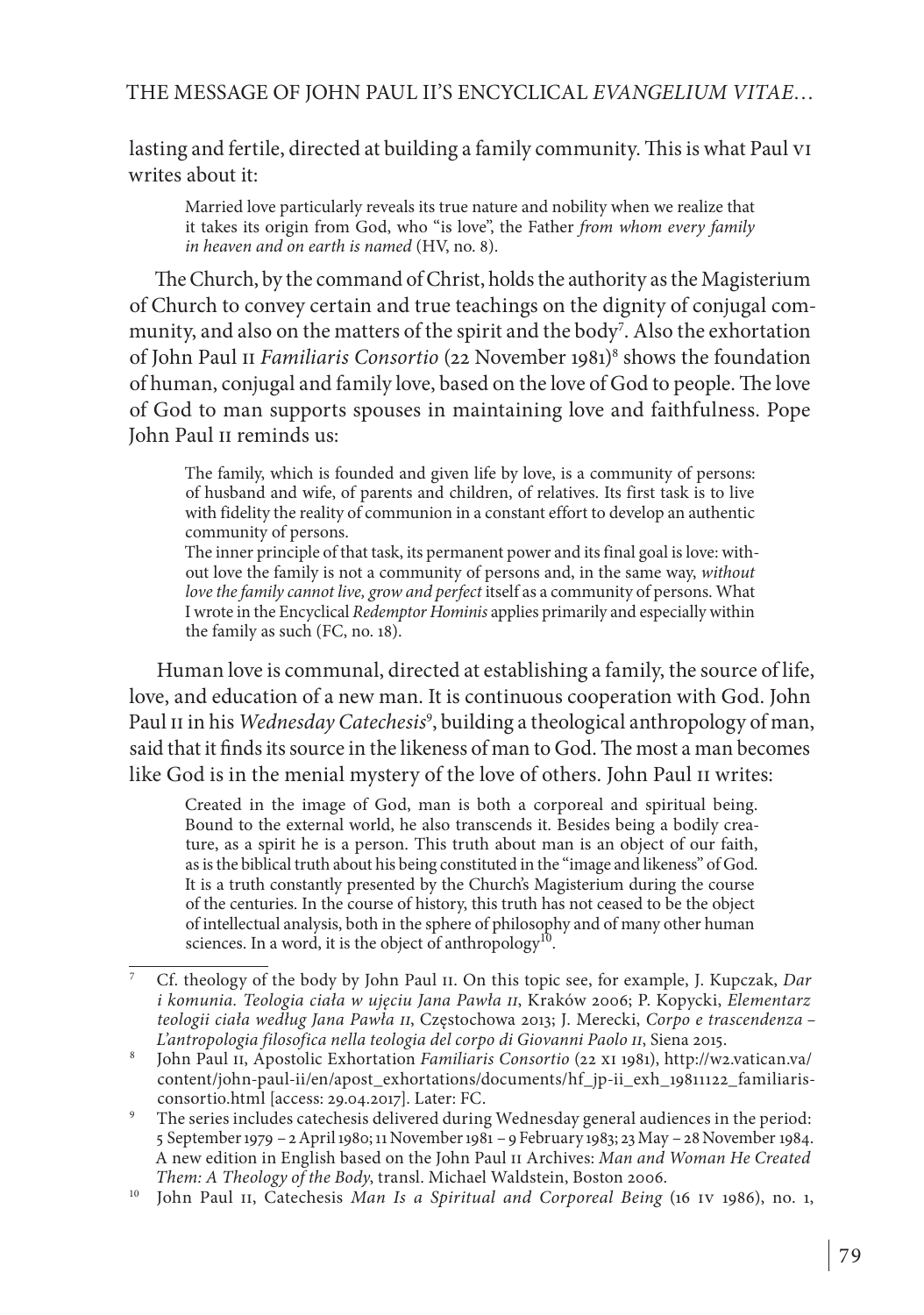#### THE VALUE OF LIFE

The truth about man is needed by each person individually and by whole human communities. The man and human communities must understand and practice reciprocal love. As Benedict xvi wrote in Encyclical *Deus Caritas Est*11 (25 December 2005), marriage and family combine the concepts of *eros*, *philia* and *agape* and realise them in common love. God is Love, and the man is the image of that love:

That love between man and woman which is neither planned nor willed, but somehow imposes itself upon human beings, was called *eros* by the ancient Greeks. Let us note straight away that the Greek Old Testament uses the word *eros* only twice, while the New Testament does not use it at all: of the three Greek words for love, *eros*, *philia* (the love of friendship) and *agape*, New Testament writers prefer the last, which occurs rather infrequently in Greek usage. As for the term *philia*, the love of friendship, it is used with added depth of meaning in Saint John's Gospel in order to express the relationship between Jesus and his disciples. The tendency to avoid the word *eros*, together with the new vision of love expressed through the word *agape*, clearly point to something new and distinct about the Christian understanding of love (DC, no. 3).

The mystery of love is understood jointly with the mystery of creation and redemption of human being. That is why the sacrament of marriage is so close to the sacrament of Eucharist. The sacrament of marriage is a sign of the presence of Christ as God. Christ is invited into the marriage and is always present in that relationship, sanctifies it and leads to salvation, through reciprocal love. In the *Instructions of the Polish Episcopate on preparation for marriage in the Catholic Church*12 (13 December 1989), compiled by the Committee for Divine Worship and Discipline of the Sacraments, we read:

http://web.archive.org/web/20081225020436/http://www.vatican.va/holy\_father/john\_paul\_ii/ audiences/alpha/list\_1\_en.html [access: 01.06.2017]. Anthropological analyses of Pope John Paul II have their source in the anthropology of Karol Wojtyła which was related to axiology and focused on the discovery of the sources of human dignity. Humanness is the essence of a rational human being. The man himself is a testimony to his extraordinary origin and his transcendency is reflected in his actions. Philosophical thoughts on the subject of good and evil were depicted in Karol Wojtyła's books: *Love and Responsibility* (first edition in English 1981; transl. G. Ignatik, new and updated ed., Boston 2013), and then the study *The Acting Person* (transl. A. Potocki, ed. and rev. in collaboration with the author by A.T. Tymieniecka, D. Reidel, Dordrecht – Boston – London 1979): "This is why reading this book (*The Acting Person* – Z.S.) may be of great assistance to us also to understand fully many encyclicals of this Pope, or even to understand historic importance of his pontificate in general," R. Buttiglione, *Kilka uwag o sposobie czytania "Osoby i czynu"*, in: Karol Wojtyła, *Osoba i czyn oraz inne studia antropologiczne*, ed. T. Styczeń et al., Lublin 2011, p. 12. The axiology of Karol Wojtyła drew from some earlier thoughts of Max Scheler, Jean Paul Sartre, Emmanuel Levinas, Paul Ricoeur, but also Vladimir Solovyov and Fyodor Dostoyevsky (cf. John Paul ii, *Crossing the Threshold of Hope*, New York 1995). Karol Wojtyła formed the concept of personalistic norm in the book *Love and Responsibility* from the pastoral perspective. Personalistic norm is a translation of the commandment of love to the language of philosophical ethics.

<sup>11</sup> Benedict xvi, Encyclical *Deus Caritas Est* (25 xii 2005), http://w2.vatican.va/content/benedictxvi/en/encyclicals/documents/hf\_ben-xvi\_enc\_20051225\_deus-caritas-est.html [access: 29.04.2017]. Later: DC.

<sup>12</sup> Komisja do spraw Kultu Bożego i Dyscypliny Sakramentów Episkopatu Polski, *Instrukcja*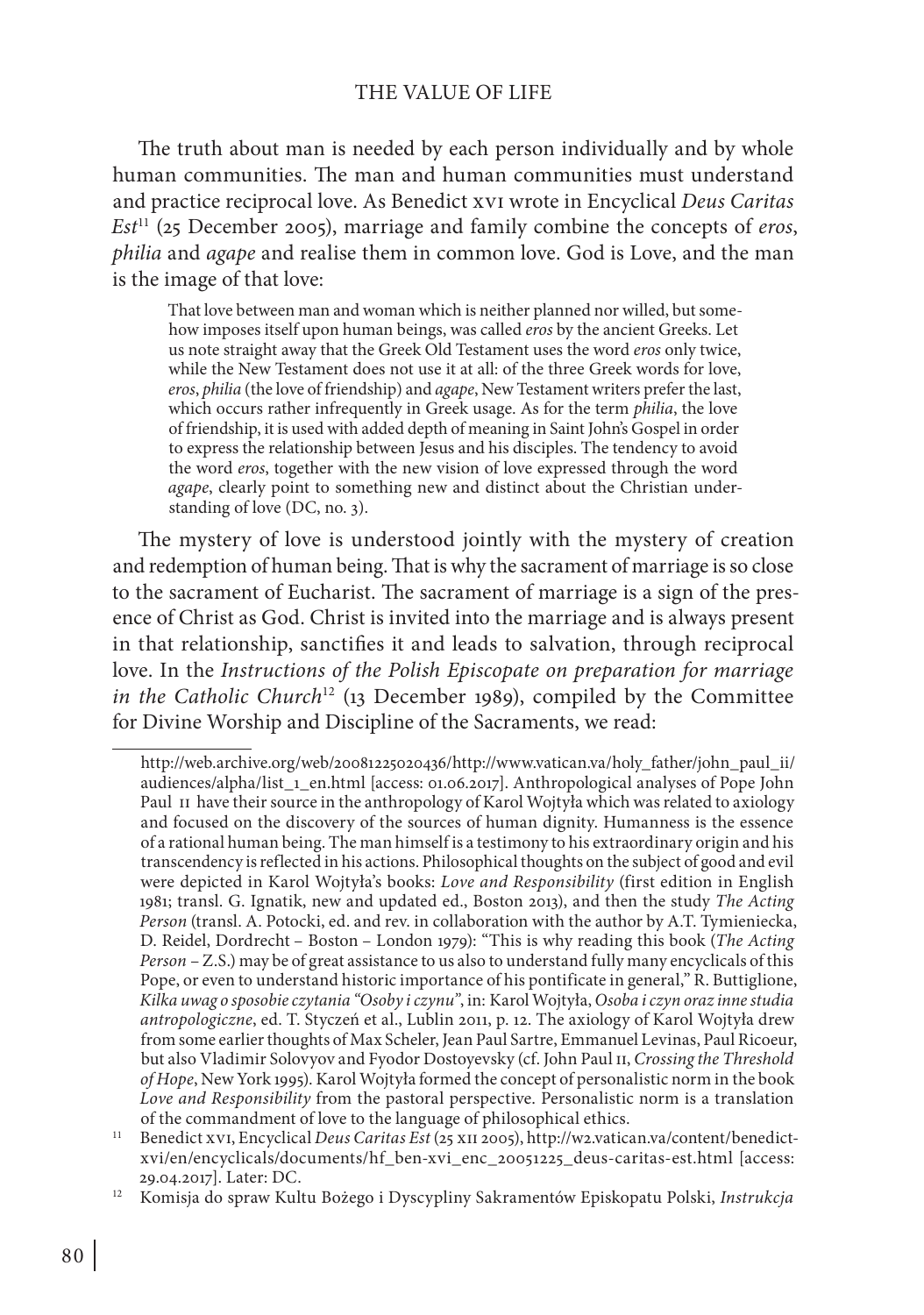Marriage, already as a work of nature created by God, from the beginning of its existence, according to the intention of the Creator, serves the redemption of man, however, God's plans are realised in marriage raised by Christ to the importance of a sacrament (no. 1).

Understanding the great mystery of God contained in the mystery of family and conjugal love requires preparation and understanding of one's dignity and uniqueness; and the mystery of human love is connected with the mystery of faith, extends it to God, makes it transcendent anthropologically and theologically. Teachings on love and marriage are summarised by Pope Francis in his Encyclical *Lumen Fidei*13 (29 June 2013):

Love cannot be reduced to an ephemeral emotion. True, it engages our affectivity, but in order to open it to the beloved and thus to blaze a trail leading away from self-centredness and towards another person, in order to build a lasting relationship; love aims at union with the beloved. Here we begin to see how love requires truth. Only to the extent that love is grounded in truth can it endure over time, can it transcend the passing moment and be sufficiently solid to sustain a shared journey (LF, no. 27).

The teachings of the Church on the sacramental nature of this relationship of baptised people is clear, certain and based on the evangelical teachings of Jesus Christ. Discovering the mystery of family and conjugal love, all parties participate in the essence of God who is Love.

#### 3. THE OBLIGATION TO DEFEND LIFE IN FAMILY

The fundamental commandment of love is realised in God's commandment: *Thou shalt not kill* (Exod 20:13; Deut 5:17; Matt 19:18). This is something more than respect for one's own and others' lives; it is also the obligation to protect life, to help and serve in saving and supporting life. And even more: transmission and protection of life is an obligation of every man and every community. The life of every person has an exclusive, unique, and superlative value. In our life and through living, we experience all other temporal and eternal values. The law of God, and every human law following it, is based on this sacred, great value of life. And the value of life is expressed in its defence, respect, and transmission to next generations. Only when this is accepted, can we talk about making other legal regulations, in relation to an individual person or a collection of people

*Episkopatu Polski o przygotowaniu do zawarcia małżeństwa w Kościele katolickim*, http://www. duszpasterstworodzin.gniezno.opoka.org.pl/upload/files/dokumenty\_kosciola/instrukcja\_o\_ przygotowaniu\_do\_zawarcia\_malzenstwa.pdf [access: 29.04.2017].

<sup>13</sup> Francis, Encyclical *Lumen Fidei* (29 vi 2013), http://w2.vatican.va/content/francesco/en/ encyclicals/documents/papa-francesco\_20130629\_enciclica-lumen-fidei.html [access: 29.04.2017]. Later: LF.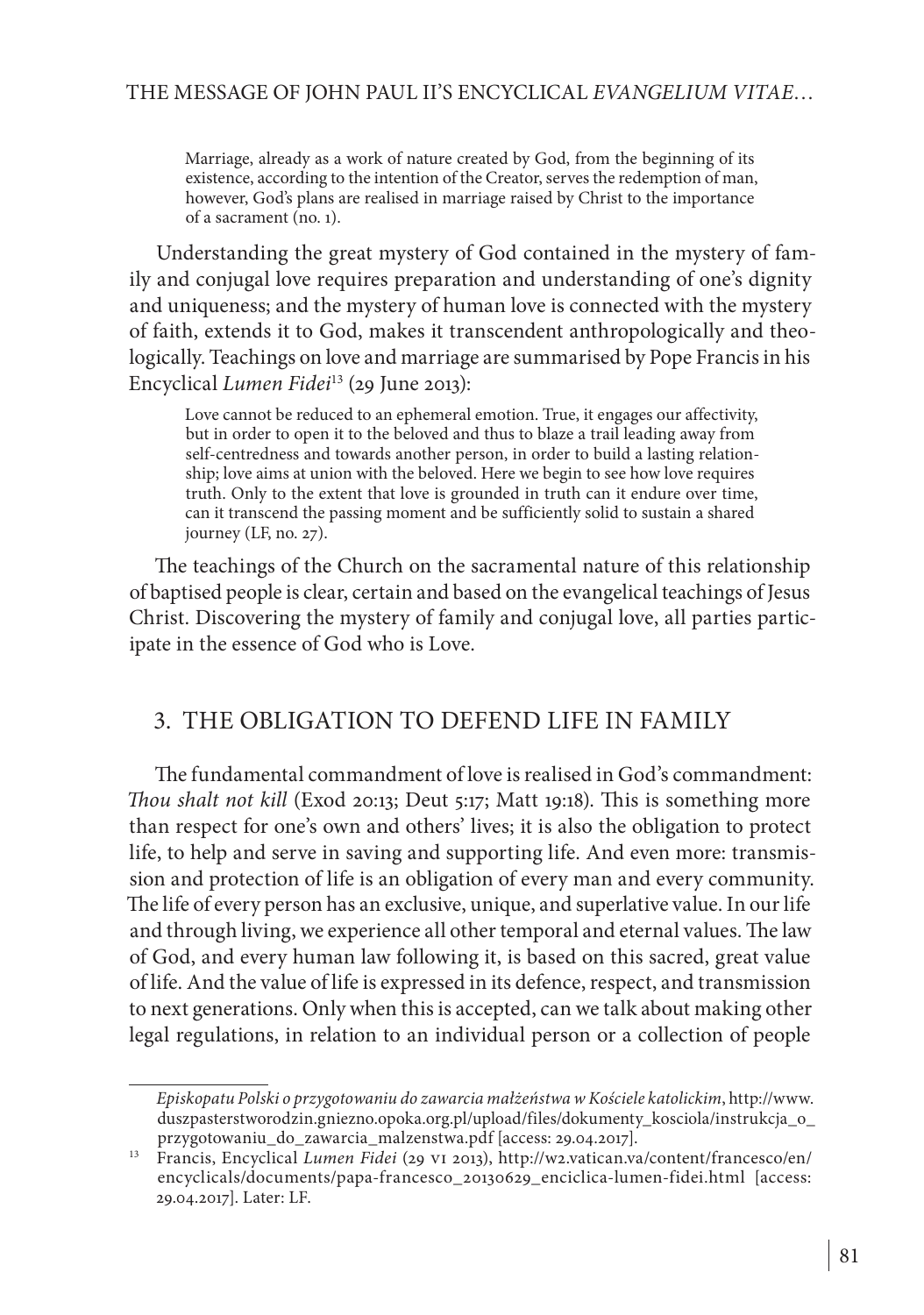constituting a group or a large community. The existence of humans is supported by the Creator, Saviour, Jesus Christ, and the Holy Spirit. The whole Holy Trinity is, one could say, "interested" in the life of every person, and as a result this life gains greater value – temporal and eternal.

Human life is created, born and developed in a family based on the marriage of a male and a female. The sense of *being a man* is a woman, and the sense of *being a woman* is a man. This is dictated by human nature, expressed in gender: genetic, hormonal, psychological, and social. Gender is related to the ability to transmit life in natural cooperation with God. Family is the most appropriate and beneficial environment for the conception and birth of a new person out of God's and human will. In the family, based on human love, a person is educated and shaped; in the family, people learn basic values which – accepted and applied as a result of the bond with others and with God – make a person dignified, responsible, useful and happy. Parents assume responsibility for each life conceived into existence. In a marriage this responsibility never ends. Spiritual cooperation with God lasts continuously in the work of creation of new lives. Their full communion will occur in the eternal life. Pope John Paul II reminds us:

Within the "people of life and the people for life", *the family has a decisive responsibility*. This responsibility flows from its very nature as a community of life and love, founded upon marriage, and from its mission to "guard, reveal and communicate love." Here it is a matter of God's own love, of which parents are co-workers and as it were interpreters when they transmit life and raise it according to his fatherly plan. This is the love that becomes selflessness, receptiveness and gift. Within the family each member is accepted, respected and honoured precisely because he or she is a person; and if any family member is in greater need, the care which he or she receives is all the more intense and attentive (EV, no. 92).

In the family, life is a great grace, bringing: parental dignity, the dignity of a child in the family, a dignity of a child brought forth both by humans and by God. Family gives life, cares for it and raises it in the grace of God and people. Life is a gift we received from God thanks to our parents – so it is a gift from God and a gift from human to human, to lead it to complete spiritual, physical and moral perfection in accordance with the will of God and human help. Everyone is obligated to respect their own life, take care of physical fitness and morality. Also, nobody is an exclusive disposer of life, because they received it as a gift that is a participation in the life of God himself. Euthanasia, abortion, the death penalty, or suicide, are in opposition to this rule. People should prudently co-exist with others on the foundation of brotherly or parental love. Christ came to the world and is present in it with this message of life. The Mother of God, Mary, is the best example of the fullest gift of life among people. Numerous biographies of martyrs and saints may also serve as examples of properly fulfilled God's will.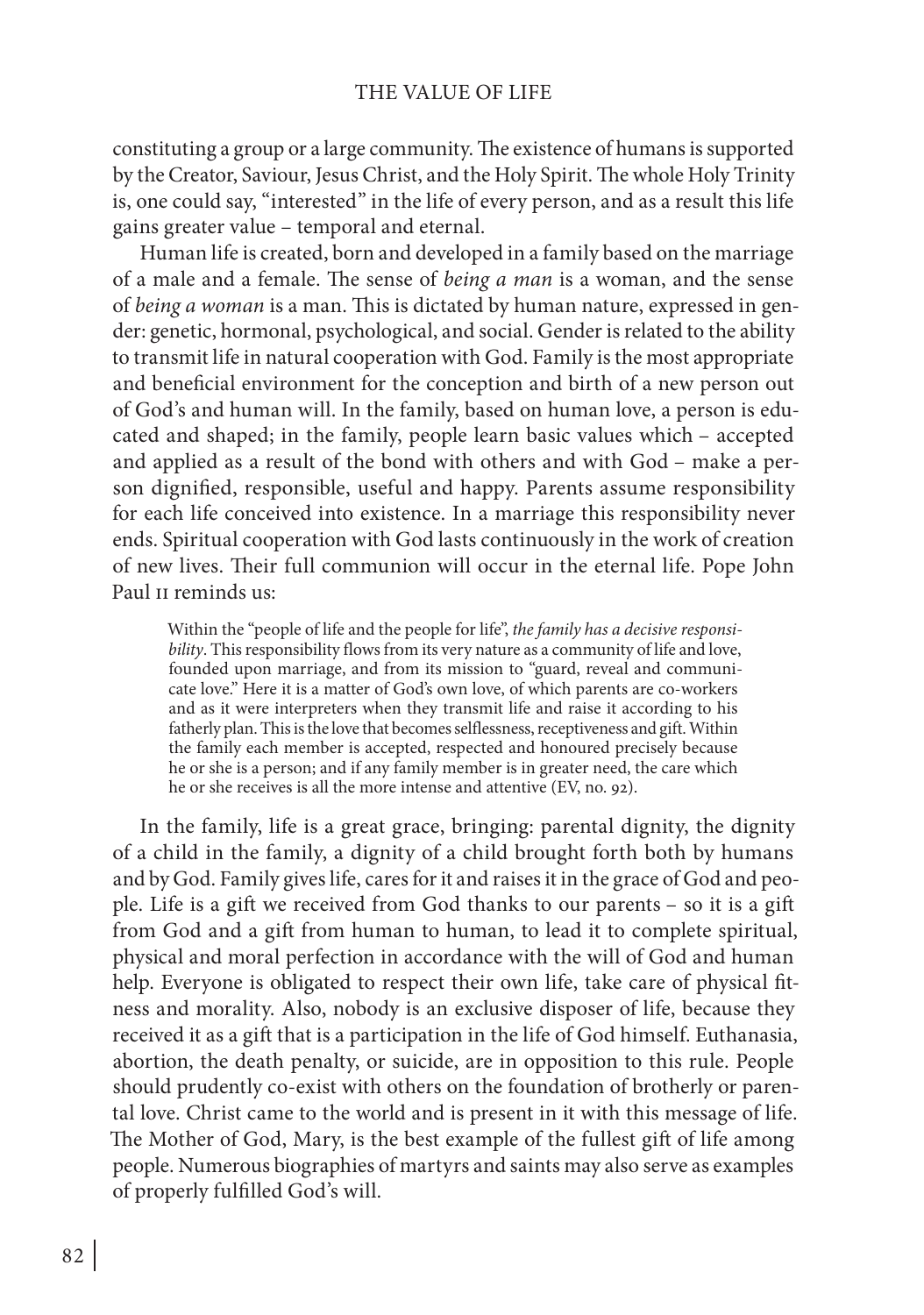#### THE MESSAGE OF JOHN PAUL II'S ENCYCLICAL *EVANGELIUM VITAE*…

The source of life is God and the will of parents. The human being is the greatest and indeed an unique creature, therefore everyone is obligated to respect their own and other's lives. Through life, we receive a wealth of material and spiritual values. The most important thing in human life is love of others and of God, determined and expressed through faith. Every life has equal dignity and value. Christ sacrificed himself on the cross for the lives and redemption of all people. He merited redemption and eternal life for us.

Family and love accompanying it are the path of life on earth, and the mystery of the incarnation of Christ enriches and brings supernatural value to the family. John Paul II in the *Letter to Families*<sup>14</sup>, promulgated on 2 February 1994, writes:

Among these many paths, *the family is the first and the most important*. It is a path common to all, yet one which is particular, unique and unrepeatable, just as every individual is unrepeatable; it is a path from which man cannot withdraw. Indeed, a person normally comes into the world within a family, and can be said to owe to the family the very fact of his existing as an individual. […]

*The divine mystery of the Incarnation of the Word thus has an intimate connection with the human family*. Not only with one family, that of Nazareth, but in some way with every family, analogously to what the Second Vatican Council says about the Son of God, who in the Incarnation "united himself in some sense with every man<sup>"15</sup>. Following Christ who "came" into the world "to serve" (Mt 20:28), the Church considers serving the family to be one of her essential duties. In this sense both man and the family constitute "the way of the Church" (LR, no. 2).

Humanness – the highest value of human existence, is realised among other people, and is most complete in the family. However, it should be stressed that life is a gift from God and human beings to society. Life is created and developed in the family, national, and cultural community, so it belongs to the community of the whole of humanity during any given chapter of world history. Family community belongs to further circles of national and church community, including also the great global community, seen as the "global family." The national and state community is obligated to transmit life, protect its *bios*, and provide legal protection against various threats and physical security. The nation and state look after proper natural growth, economic and cultural development of citizens. Nations, organised in the form of independent states, should maintain peace, co-exist and cooperate in dignity towards appropriate objectives set by the global community.

Summing up our deliberations, the theology of the Catholic Church, based on the Holy Bible and Tradition, attempts to convey the truth about life both in terms of philosophy, and in terms of faith. Human life has temporal and eternal aspects, natural and supernatural. The life of every person – a gift of God and a gift of the parents – has unique value and demands protection and support. From

<sup>14</sup> John Paul ii, *Letter to Families* (2 ii 1994), https://w2.vatican.va/content/john-paul-ii/en/ letters/1994/documents/hf\_jp-ii\_let\_02021994\_families.html [access: 29.04.2017]. Later: LR.

<sup>&</sup>lt;sup>15</sup> Cf. Second Vatican Council,  $GS$ , no. 1.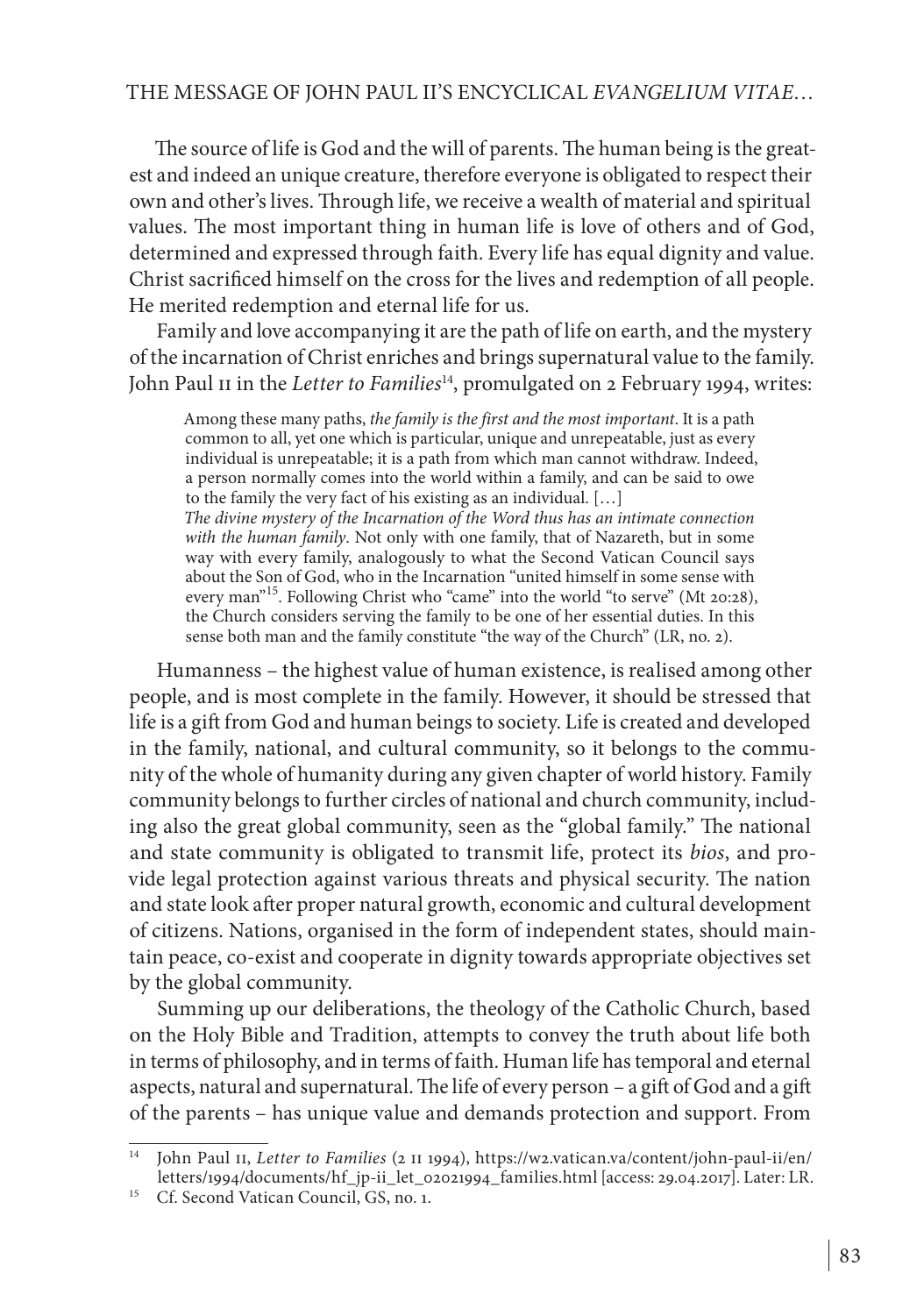#### THE VALUE OF LIFE

this perspective, human love is presented as reciprocal gift of a woman and a man that is realised throughout their lifetime, gives life, cares for it and educates it. Conjugal love is focused on mutual kindness and fertility, is good and creative as it constructs temporal community, and through faith sanctifies it and leads it to its eternal dimension. John Paul ii's Encyclical *Evangelium Vitae* is a part of those teachings of the Church.

#### BIBLIOGRAPHY

- Buttiglione R., *Kilka uwag o sposobie czytania "Osoby i czynu"*, in: Karol Wojtyła, *Osoba i czyn oraz inne studia antropologiczne*, ed. T. Styczeń et al., Towarzystwo Naukowe KUL, Lublin 2011, pp. 9-42.
- John Paul II, *Love and Responsibility*, transl. G. Ignatik, Pauline Books & Media, Boston 2013.
- John Paul II, *Man and Woman He Created Them: A Theology of the Body*, transl. M. Waldstein, Daughters of St. Paul – Pauline Books & Media, Boston 2006.
- John Paul II, *Crossing the Threshold of Hope*, Knopf Doubleday Publishing Group, New York 1995.
- Kopycki P., *Elementarz teologii ciała według Jana Pawła ii*, Edycja Świętego Pawła, Częstochowa 2013.
- Kupczak J., *Dar i komunia. Teologia ciała w ujęciu Jana Pawła ii*, Wydawnictwo "Znak", Kraków 2006.
- Merecki J., *Corpo e trascendenza L'antropologia filosofica nella teologia del corpo di Giovanni Paolo ii*, Cantagalli, Siena 2015.
- Struzik Z., *Przesłanie Świętego Jana Pawła ii. Materiały edukacyjne: encykliki i adhortacje*, Instytut Papieża Jana Pawła ii, Warszawa 2014.
- Wojtyła K., *The Acting Person, The Acting Person* (Annalecta Husseriana. The Yearbook of Phenomenological Research, vol. 10), transl. by A. Potocki, ed. and rev. in collaboration with the author by A.T. Tymieniecka, D. Reidel, Publishing Company, Dordrecht – Boston – London 1979.

#### NETOGRAPHY

- Benedict xvi, Encyclical *Deus Caritas Est* (25 xii 2005), http://w2.vatican.va/ content/benedict-xvi/en/encyclicals/documents/hf\_ben-xvi\_enc\_20051225\_ deus-caritas-est.html [access: 29.04.2017].
- Francis, Encyclical *Lumen Fidei* (29 vi 2013), http://w2.vatican.va/content/ francesco/en/encyclicals/documents/papa-francesco\_20130629\_enciclicalumen-fidei.html [access 29 April 2017].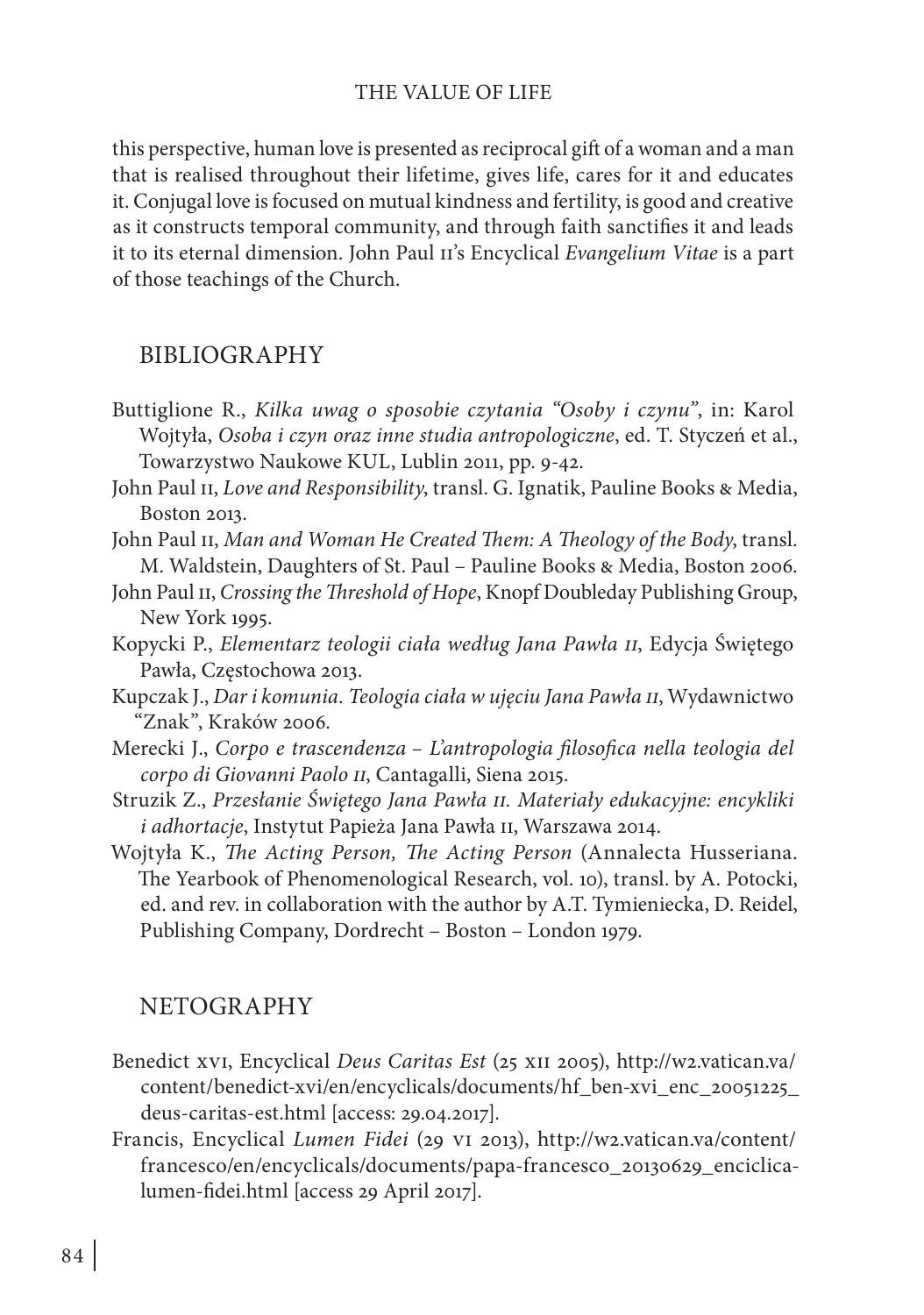#### THE MESSAGE OF JOHN PAUL II'S ENCYCLICAL *EVANGELIUM VITAE*…

- John Paul II, Apostolic Exhortation *Familiaris Consortio* (22 XI 1981), http:// w2.vatican.va/content/john-paul-ii/en/apost\_exhortations/documents/hf\_ jp-ii\_exh\_19811122\_familiaris-Consortio.html [access: 29.04.2017].
- John Paul ii, Catechesis *Man Is a Spiritual and Corporeal Being* (16 iv 1986), http:// web.archive.org/web/20081225020436/http://www.vatican.va/holy\_father/ john\_paul\_ii/audiences/alpha/list\_1\_en.html [access: 01.06.2017].
- John Paul II, Encyclical *Evangelium Vitae* (25 III 1995), http://w2.vatican.va/content/ john-paul-ii/en/encyclicals/documents/hf\_jp-ii\_enc\_25031995\_evangeliumvitae.html [access: 29.04.2017].
- John Paul II, Encyclical *Redemptor Hominis* (4 III 1979), http://w2.vatican.va/ content/john-paul-ii/en/encyclicals/documents/hf\_jp-ii\_enc\_04031979\_ redemptor-hominis.html [access: 29.04.2017].
- John Paul II, *Letter to Families* (2 II 1994), https://w2.vatican.va/content/johnpaul-ii/en/letters/1994/documents/hf\_jp-ii\_let\_02021994\_families.html [access: 29.04.2017].
- Komisja do spraw Kultu Bożego i Dyscypliny Sakramentów Episkopatu Polski, *Instrukcja Episkopatu Polski o przygotowaniu do zawarcia małżeństwa w Kościele katolickim*, http://www.duszpasterstworodzin.gniezno.opoka. org.pl/upload/files/dokumenty\_kosciola/instrukcja\_o\_przygotowaniu\_do\_ zawarcia\_malzenstwa.pdf [access: 29.04.2017].
- Paul vi, Encyclical *Humanae Vitae* (25 vii 1968), http://w2.vatican.va/content/ paul-vi/en/encyclicals/documents/hf\_p-vi\_enc\_25071968\_humanae-vitae. html [access: 29.04.2017].
- Second Vatican Council, Constitution *Gaudium et Spes* (7 xii 1965), http:// www.vatican.va/archive/hist\_councils/ii\_vatican\_council/documents/vat-ii\_ const\_19651207\_gaudium-et-spes\_en.html [access: 29.04.2017].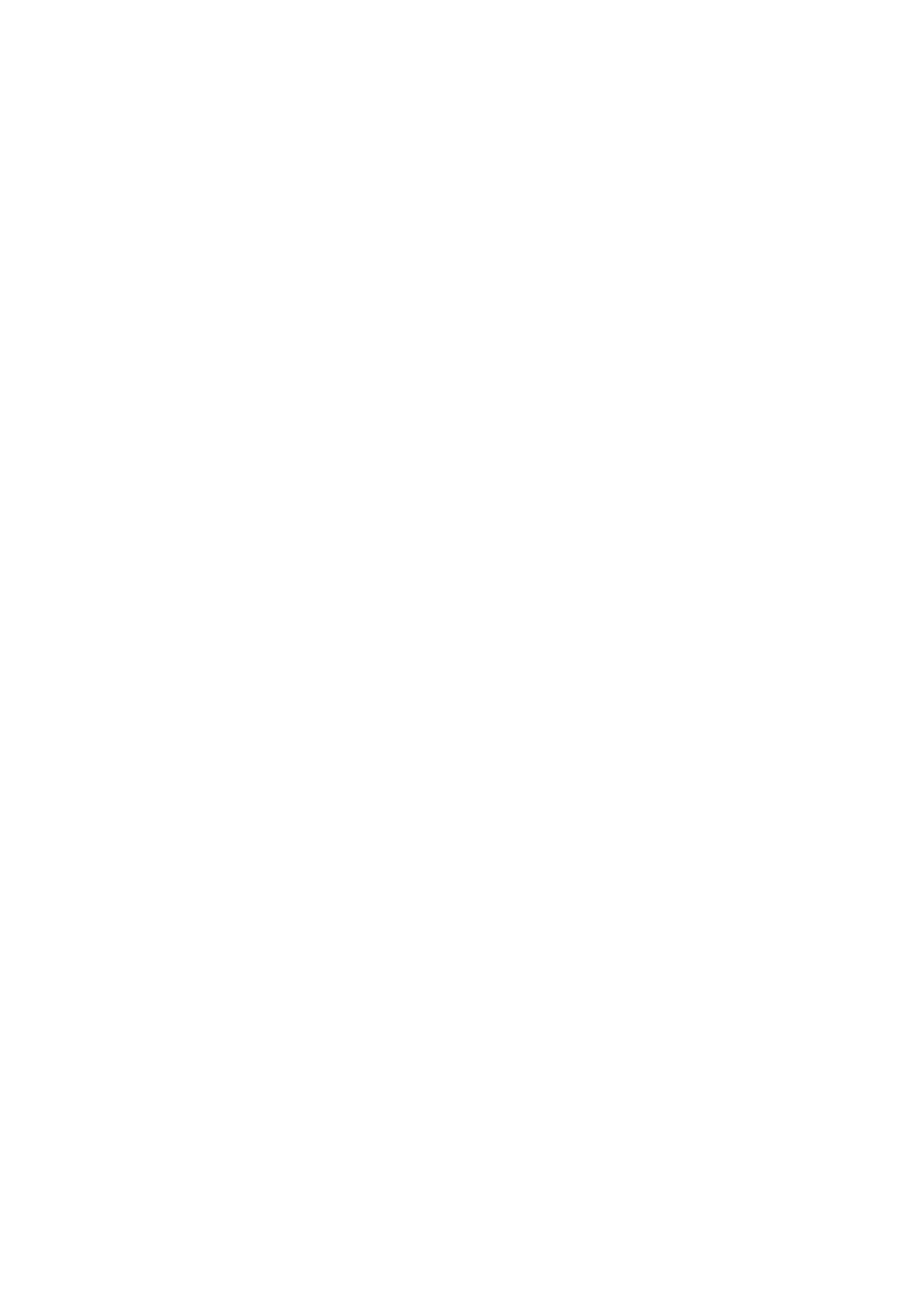#### BOOKS PUBLISHED IN THE SERIES

## **Rozprawy i Monografie**

(up to vol. xiii entitled Sympozja Instytutu Papieża Jana Pawła ii w Warszawie)

Vol. i Ewangelia życia a utylitaryzm w nauczaniu Jana Pawła ii (2008)

Vol. ii Jan Paweł ii w Ekwadorze (2009)

Vol. III Stworzeni do miłości. Wokół Jana Pawła ii teologii ciała (2011)

Vol. iv Jan Paweł ii w Peru (2011)

Vol. v Aksjologiczne aspekty Pisma Świętego. Wokół *Verbum Domini* (2012)

Vol. vi Jan Paweł ii w Boliwii (2012)

Vol. vii Zadania rodziny chrześcijańskiej w świecie współczesnym. 30. rocznica *Familiaris consortio* (2012)

Vol. viii Brama do wolności. iii pielgrzymka Jana Pawła ii do Polski (2012)

Vol. ix Sobór Watykański ii w służbie odnowy wiary. Nauczanie soborowe w kontekście pontyfikatu Jana Pawła ii (2013)

Vol. x Chrześcijaństwo i bezpieczeństwo. Znaczenie Jana Pawła ii w dyskursie polemologiczno-irenologicznym (2014)

Vol. xi Jan Paweł II w Paragwaju (2014)